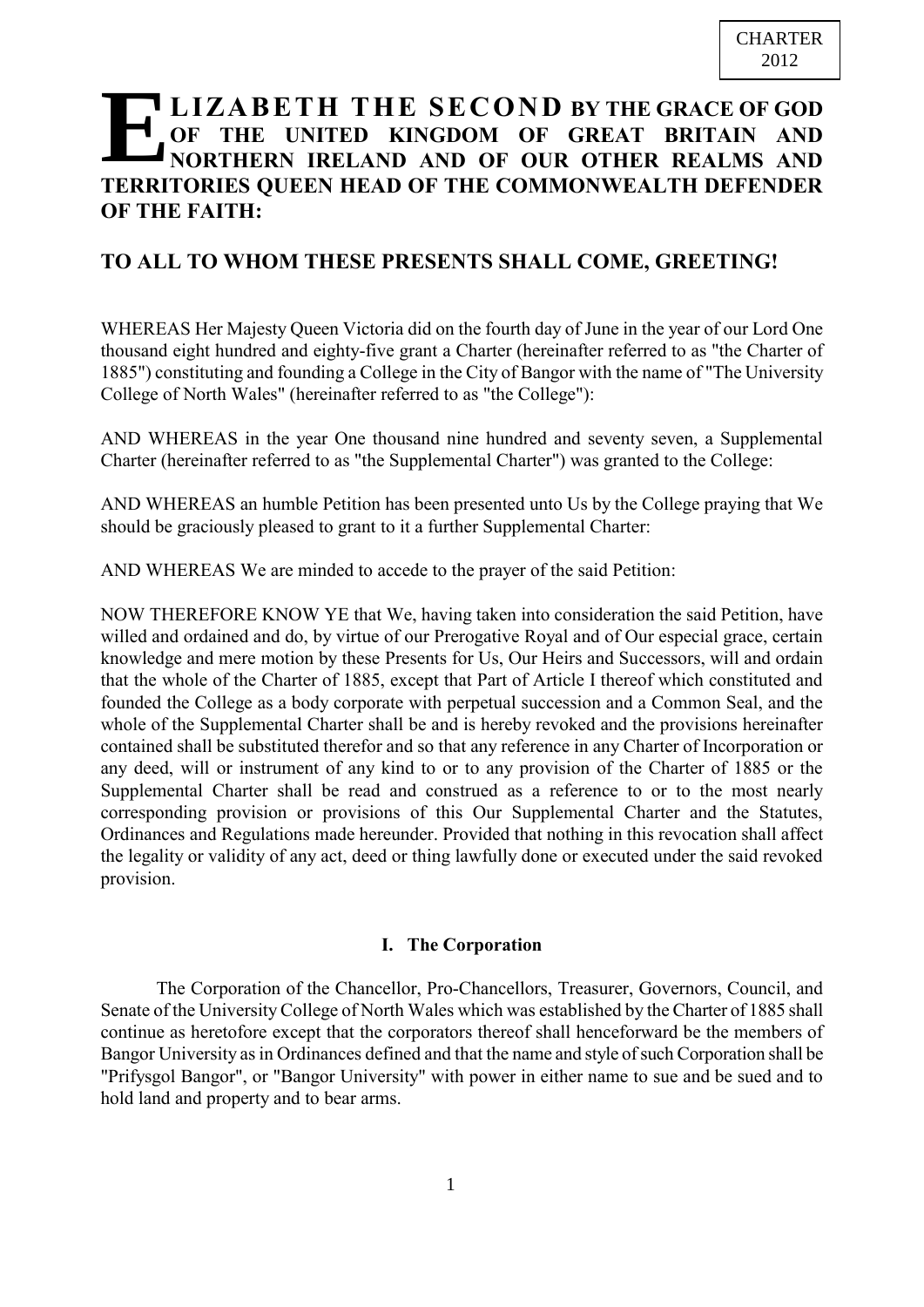#### **II. Membership**

Removed to Ordinances, 2007

#### **III. Authorities**

The Authorities of Bangor University shall be the Chancellor, the Pro-Chancellors, the Treasurer, the Vice-Chancellor, the Court, the Council and the Senate.

#### **IV. Objects**

The objects of Bangor University shall be to advance and disseminate learning and knowledge by teaching and research and, by its corporate life as well as its academic work, to enable students to obtain the full advantages of a University education.

#### **V. Powers**

Bangor University shall have the following powers:

- (i) To provide instruction in such branches of learning as Bangor University may think fit and to make provision for research and for the advancement and dissemination of knowledge in such manner as Bangor University may determine.
- (ii) To admit persons as students of Bangor University or to any course of study or research upon such conditions as Bangor University may think fit.
- (iii) To present for Degrees, Diplomas, Certificates and other academic distinctions of Bangor University or the University of Wales persons who, under the supervision of Bangor University, shall have pursued and successfully completed a scheme of study or research prescribed or approved by Bangor University or the University of Wales.
- (iv) To award and revoke degrees and other distinctions (including without limitation, diplomas, certificates, fellowships, honorary degrees, honorary fellowships, memberships and associateships in its own name and/or jointly with other education institutions.
- (v) To prescribe in the Statutes, Ordinances or Regulations the disciplinary provisionsto which students of Bangor University and other persons using the facilities of Bangor University shall be subject and to make such arrangements as may be necessary to secure the observance of such provisions.
- (vi) To provide such lectures and courses of instruction, whether at Bangor University or elsewhere, for persons not members of Bangor University as Bangor Universitymay determine and to grant Diplomas and Certificates to such persons.
- (vii) To affiliate to or associate with other institutions or branches or departments thereof and to admit members thereof to any of the privileges of Bangor University and to recognise any teachers thereof as teachers of Bangor University.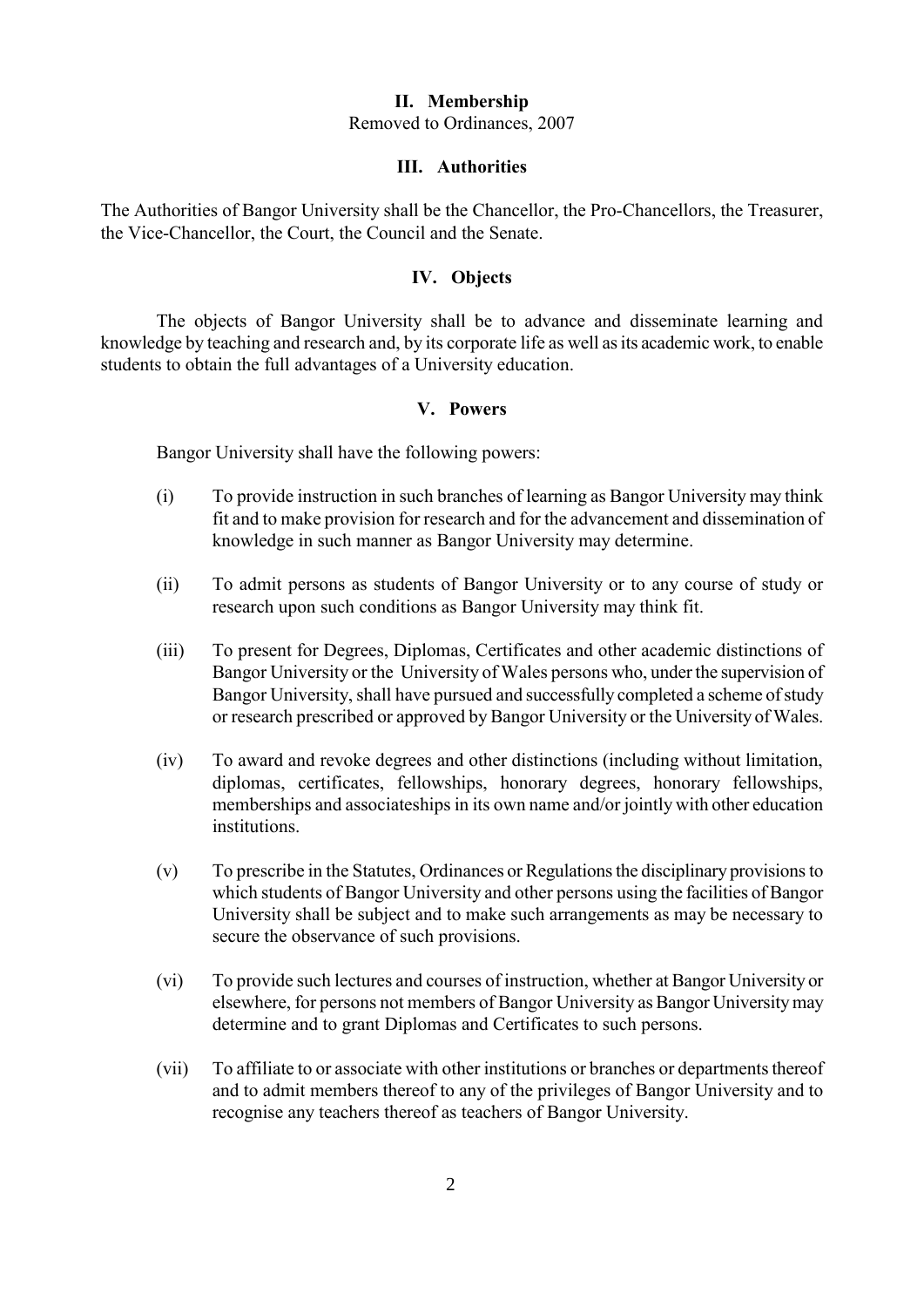- (viii) To co-operate by means of joint boards or otherwise with other educational authorities for the conduct of examinations and for such other purposes as Bangor University may from time to time determine.
- (ix) To institute Professorships and Readerships and to appoint persons thereto as prescribed by Ordinance; to institute Senior Lectureships, Lectureships and any other offices of any kind, whether academic or not, as may be required by Bangor University and to appoint persons to such offices; and to prescribe the conditions of service of all persons appointed to academic or other posts of Bangor University.
- (x) To remove persons from their offices or positions at Bangor University in accordance with their conditions of service and subject to the Statutes.
- (xi) To institute and award Fellowships, Scholarships, Studentships, Exhibitions, Bursaries and Prizes and other aids to study and research.
- (xii) To establish, maintain, administer, govern and supervise places of residence, feeding, recreation and study for students of Bangor University and other persons using any of the facilities of Bangor University.
- (xiii) To provide for reward or otherwise research, design, development and advisory services; to buy, sell, acquire and otherwise deal in scientific and technological equipment, patents, designs and inventions of all kinds and to engage in printing and publishing and to turn to account in any way goods, articles, designs and processes of all kinds made, executed or invented by members of Bangor University or others; and for these and other purposes to enter into contracts and arrangements (including arrangements for the formation and management of limited companies and for Bangor University to hold shares in such companies and to participate in their affairs and activities, either alone or with other bodies) with any person, companies or institutions as Bangor University may think fit; provided that nothing herein contained shall permit any activities inconsistent with the objects of Bangor University as a place of education and learning.
- (xiv) To provide for reward or otherwise such books and other goods and services for members of Bangor University and other persons using any facilities of Bangor University as may be deemed expedient and consistent with the objects of Bangor University as a place of education and learning.
- (xv) To demand and receive fees.
- (xvi) To act as trustee and manager of any property, legacy, endowment, bequest or gift for purposes of education or research or otherwise in furtherance of the work and welfare of Bangor University and to invest any funds representing the same in accordance with the provisions of the Statutes.
- (xvii) To maintain, manage, deal with, dispose of and invest all the property, money, assets and rights of Bangor University and to enter into engagements and to mortgage and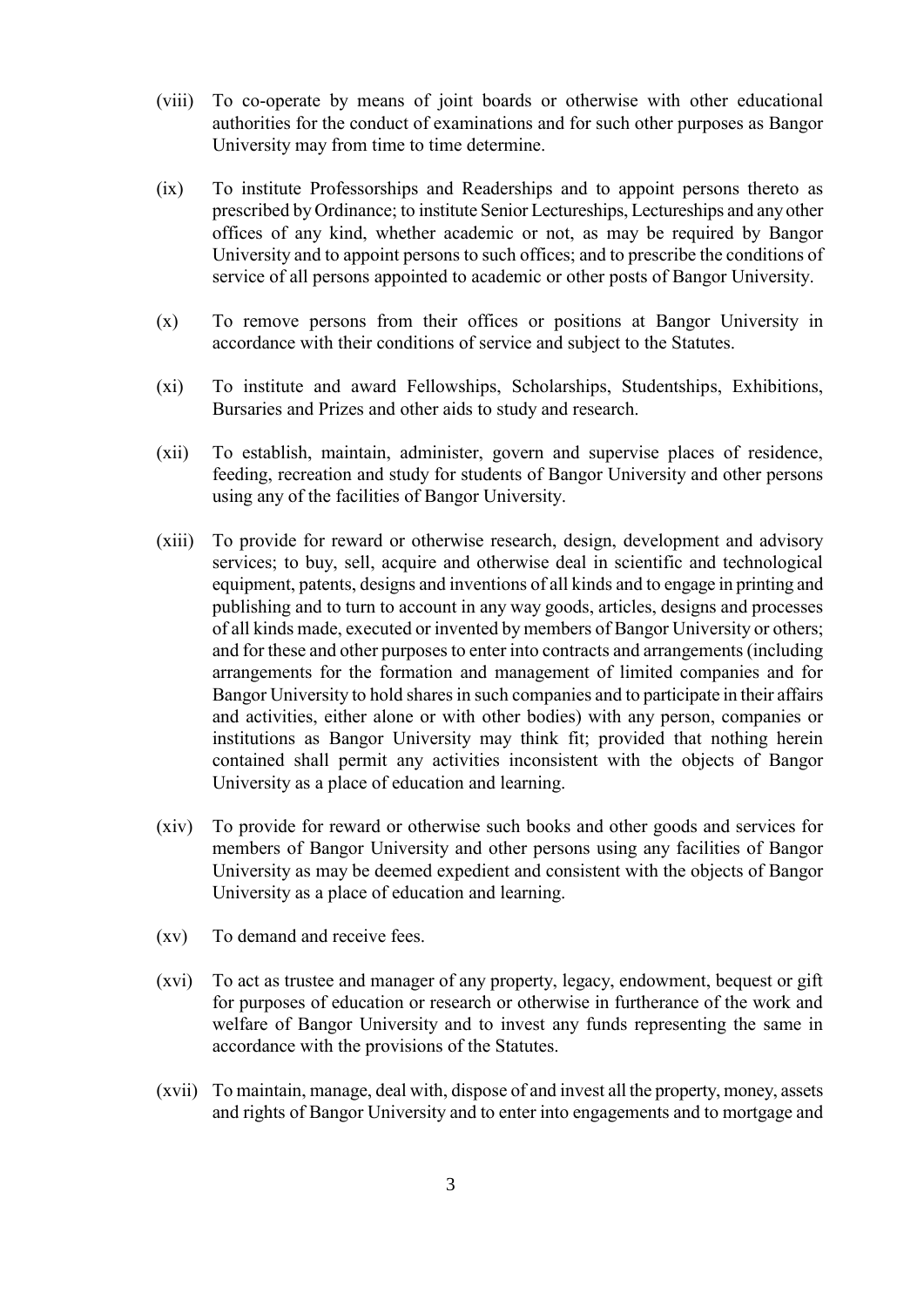charge property and to accept obligations and liabilities in all respects without any restriction in the same manner as an individual may manage his own affairs.

- (xviii) To give guarantees to building societies, friendly societies, local authorities and insurance companies whether in pursuance of continuing arrangements or not.
- (xix) To take such steps as may from time to time be deemed expedient for the purpose of procuring contributions to the funds of Bangor University and to raise money in such other manner as Bangor University may deem fit.
- (xx) To do all other such acts and things (including if thought necessary the promotion of a Bill or Bills in Parliament) whether incidental to the powers aforesaid or not as may be requisite to further the objects of Bangor University.

#### **V. (A) Official Languages**

- 1. The official languages of Bangor University shall be Welsh and English.
- 2. If a Welsh language version of this Our Supplemental Charter and the Statutes then in force be prepared by Bangor University , adopted by Special Resolution of the Court and approved by Us, Our Heirs and Successors in Council, then the Welsh language version of this our Supplemental Charter shall be deemed to be incorporated into and form part of this Our Supplemental Charter and the Welsh language version of the Statutes shall be deemed to be incorporated into and to form part of the Statutes.
- 3. Any act, writing or thing officially done by the proper authority in the name of and on behalf of Bangor University shall be valid and effective whether expressed in Welsh or English.

#### **VI. The Chancellor**

There shall be a Chancellor who shall be the head and chief officer of Bangor University.

# **VII. The Pro-Chancellors**

There shall be two Pro-Chancellors, the senior of whom shall exercise and perform all the functions of the Chancellor during a vacancy in that office or his inability to act. Either Pro-Chancellor shall exercise such functions as may be delegated to him by the Chancellor.

#### **VIII. The Treasurer**

There shall be a Treasurer of Bangor University.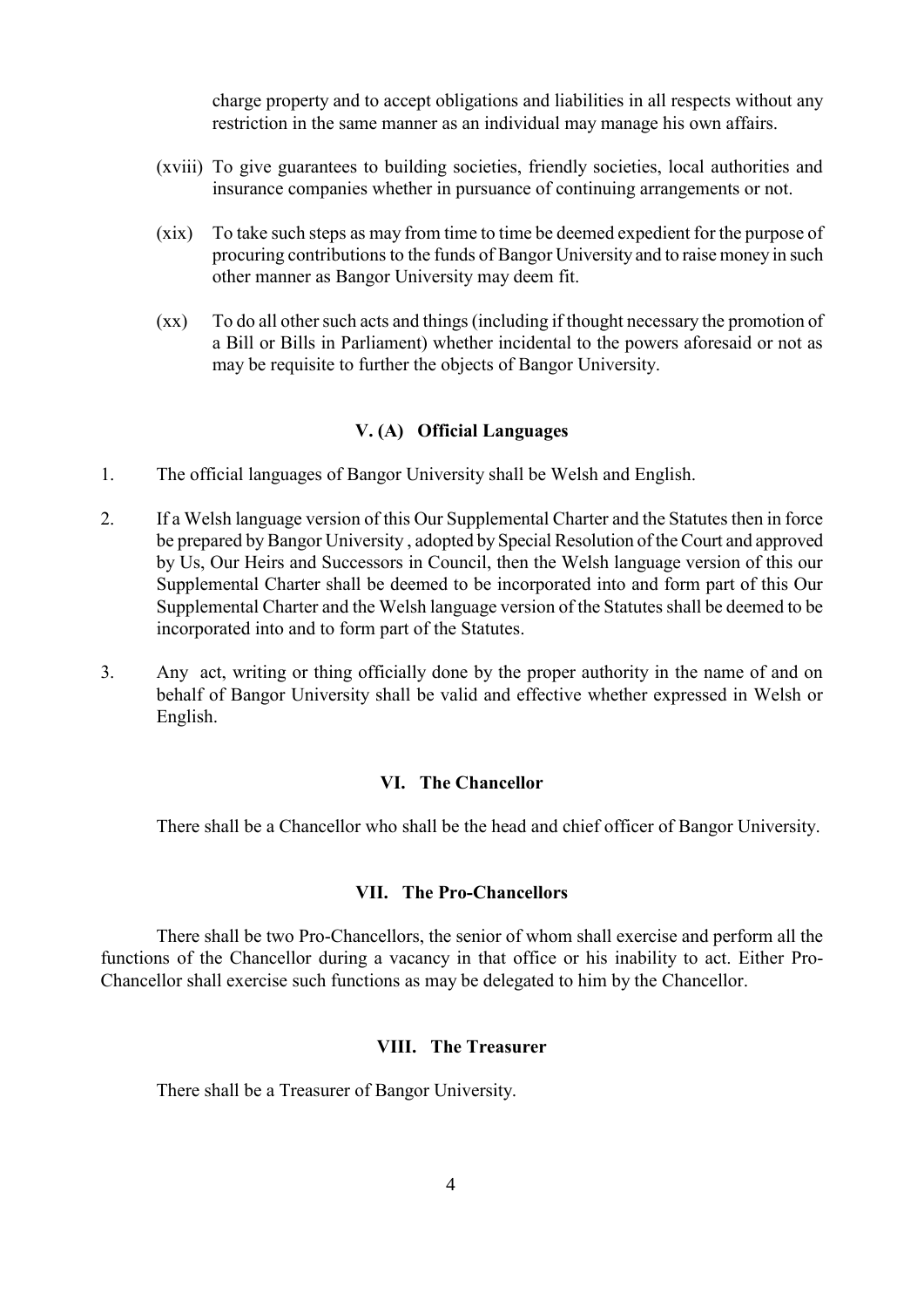#### **IX. The Vice-Chancellor**

There shall be a Vice-Chancellor who shall be the chief academic and administrative officer of Bangor University.

#### **X. The Secretary and Registrar and other Officers**

There shall be a Secretary and Registrar and such other officers of Bangor University as the Council may from time to time appoint.

#### **XI. The Court**

There shall be a Court of Bangor Universitywhich shall receive reports on the administration and academic work of the University of Wales, Bangor and shall have the right to revoke, vary or add to any of the provisions of this Our Charter subject to the provisions hereinafter appearing, and to discuss matters relating to Bangor University and to convey its opinions thereon to the Council, and shall exercise such other functions as may be conferred upon it by the Ordinances.

## **XII. The Council**

There shall be a Council of Bangor University which shall have the custody and use of the Common Seal and which shall be responsible for the management and administration of the revenue, property and investments of Bangor University and shall have general control over the conduct of the affairs of Bangor University and shall have all such other powers and duties as may be conferred upon it by the Statutes.

# **XIII. The Senate**

There shall be a Senate of Bangor University which, subject to this Our Supplemental Charter and the Statutes, shall be the academic authority of Bangor University and shall be responsible for the academic work of Bangor University both in teaching and research and for the regulation and superintendence of the education and discipline of the students of Bangor University. The Senate may exercise such other functions as may be conferred upon it by the Ordinances.

#### **XIV. Faculties and other Academic Organisations**

There shall be established such Faculties, Boards, Schools, Departments and other academic and administrative organisations of Bangor University as Bangor University may from time to time consider desirable.

#### **XV. The Students' Organisation**

There shall be an Organisation of the Students of Bangor University.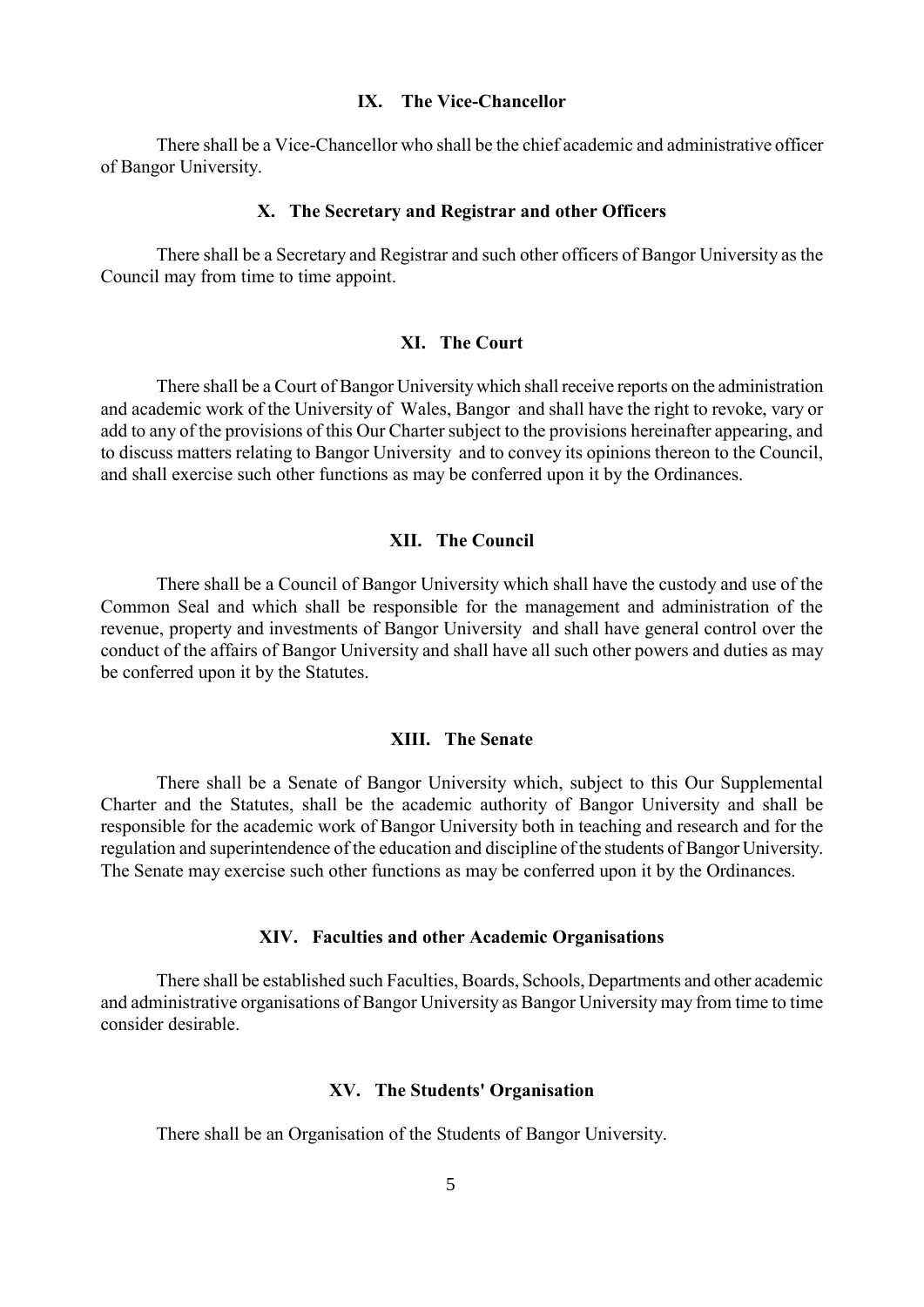# **XVI. The Statutes**

- 1. Subject to the provisions of this Our Supplemental Charter, the Statutes of Bangor University (in this Our Supplemental Charter referred to as "the Statutes") may prescribe or regulate as the case may be:
	- (i) The status, appointment and continuance in office and the powers and duties of the Chancellor, Pro-Chancellors, Treasurer, Vice-Chancellor and other officers of Bangor University.
	- (ii) The constitution, powers, duties and functions of the Court, the Council, the Senate and other academic and administrative organisations of Bangor University.
	- (iii) Such other matters as Bangor University may determine with respect to the governing of Bangor University, its members, or otherwise for the promotion of the objects of this Our Supplemental Charter.
- 2. The Statutes set out in the Schedule to this Our Supplemental Charter shall be the Statutes of Bangor University and shall remain in force until they shall have to be added to, amended or revoked in the manner herein prescribed.
- 3. The Council may by Special Resolution, as defined in Article XXIII of this Our Supplemental Charter, make Statutes for Bangor University which may add to, amend or revoke the Statues for the time being in force, provided that such Statutes shall not be repugnant to the provisions of this Our Supplemental Charter and that any Statute relating to the powers, functions and constitution of the Court shall have the prior approval of that body. No such Statutes shall have effect until approved by the Lords of Our Most Honourable Privy Council, of which a certificate under the hand of the Clerk of Our said Privy Council shall be conclusive evidence.
- 4. The Senate shall have the power to propose to the Council Statutes to be made by the Council.

## **XVII. Ordinances**

- 1. Subject to the provisions of this Our Supplemental Charter and the Statutes the Council may make such Ordinances as it considers necessary or desirable for the purpose of furthering the objects of Bangor University and for the good order and government of Bangor University.
- 2. Ordinances shall be made by resolution of the Council and shall have effect when such resolution shall have been confirmed at a subsequent meeting of the Council held not less than one calendar month and not more than six calendar months after the meeting at which the resolution was first passed. Provided that: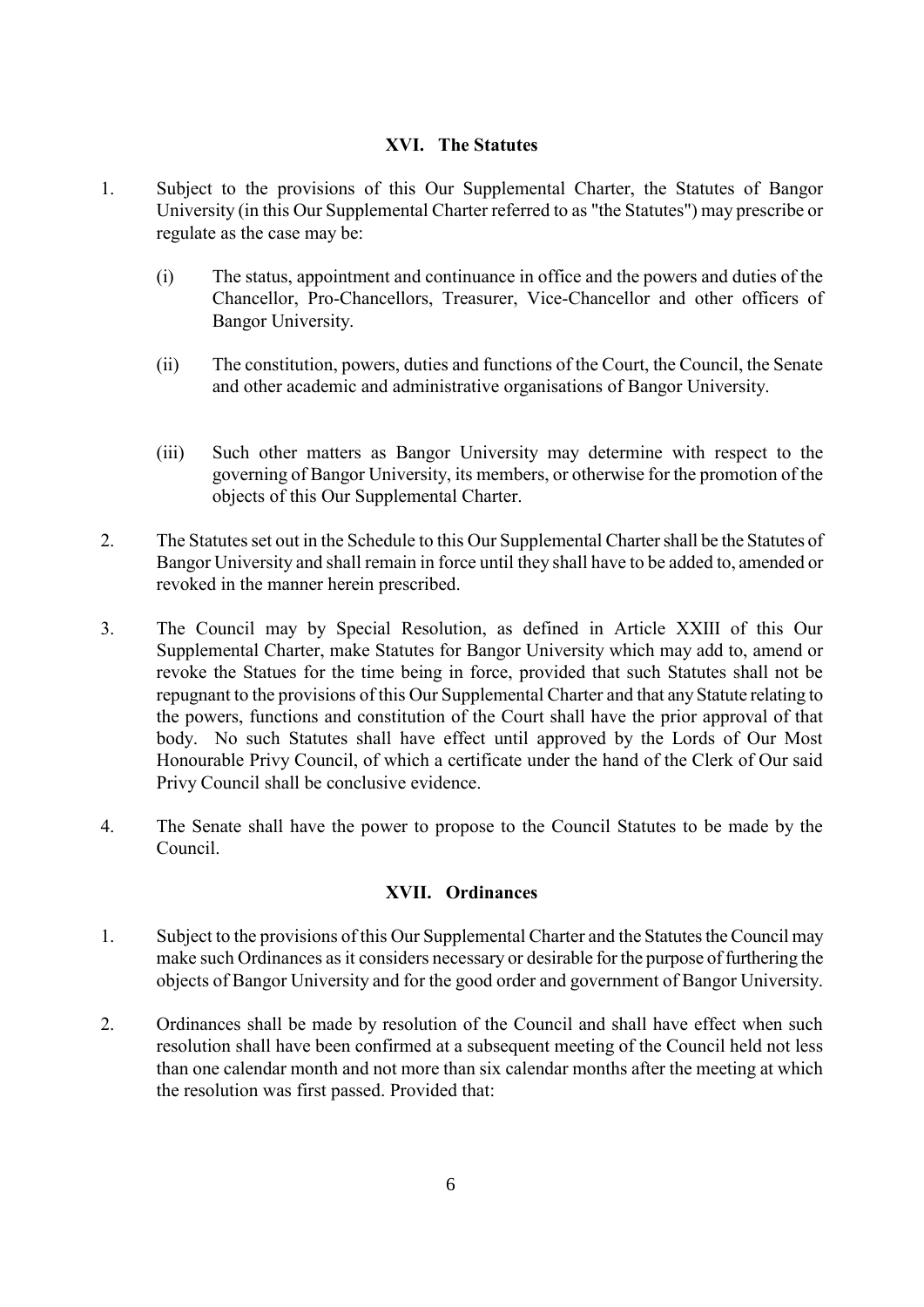- (i) in cases certified to be urgent by a vote of not less than three-fourths of the members of the Council present and voting at a meeting of the Council, Ordinances may be made and have immediate effect but shall lapse after the expiration of six calendar months unless previously confirmed at a subsequent meeting of the Council held in the manner hereinbefore provided.
- (ii) Ordinances dealing with any matter for which under this Our Supplemental Charter the Senate is responsible shall not be made, added to, amended or repealed except on the recommendation of the Senate.
- 3. Ordinances may add to, amend or repeal Ordinances from time to time in force.

#### **XVIII. Regulations**

- 1. Subject to the provisions of this Our Supplemental Charter, the Statutes and Ordinances the Senate may make such Regulations as it considers necessary or desirable for the purpose of carrying out its functions as defined in the Charter.
- 2. Regulations may add to, amend or repeal Regulations for the time being in force.

#### **XIX. Standing Orders**

Subject to this Our Supplemental Charter, the Statutes, Ordinances and Regulations the Council and other academic and administrative organisations of Bangor University shall each have power to make Standing Orders to govern their own respective procedures with power from time to time to amend or repeal any such Standing Orders.

# **XX. Tests**

No religious, racial or political test shall be imposed on any persons in order to entitle them to be admitted as members of Bangor University or to hold office therein or to graduate thereat or to hold any advantage or privilege thereof and men and women shall be equally eligible for any office or appointment in Bangor University and all courses of study in Bangor University shall be open to men and women alike.

#### **XXI. Distribution**

Bangor University shall not make any dividend, gift, division or bonus in money unto or between any of its members except by way of prize, reward or special grant.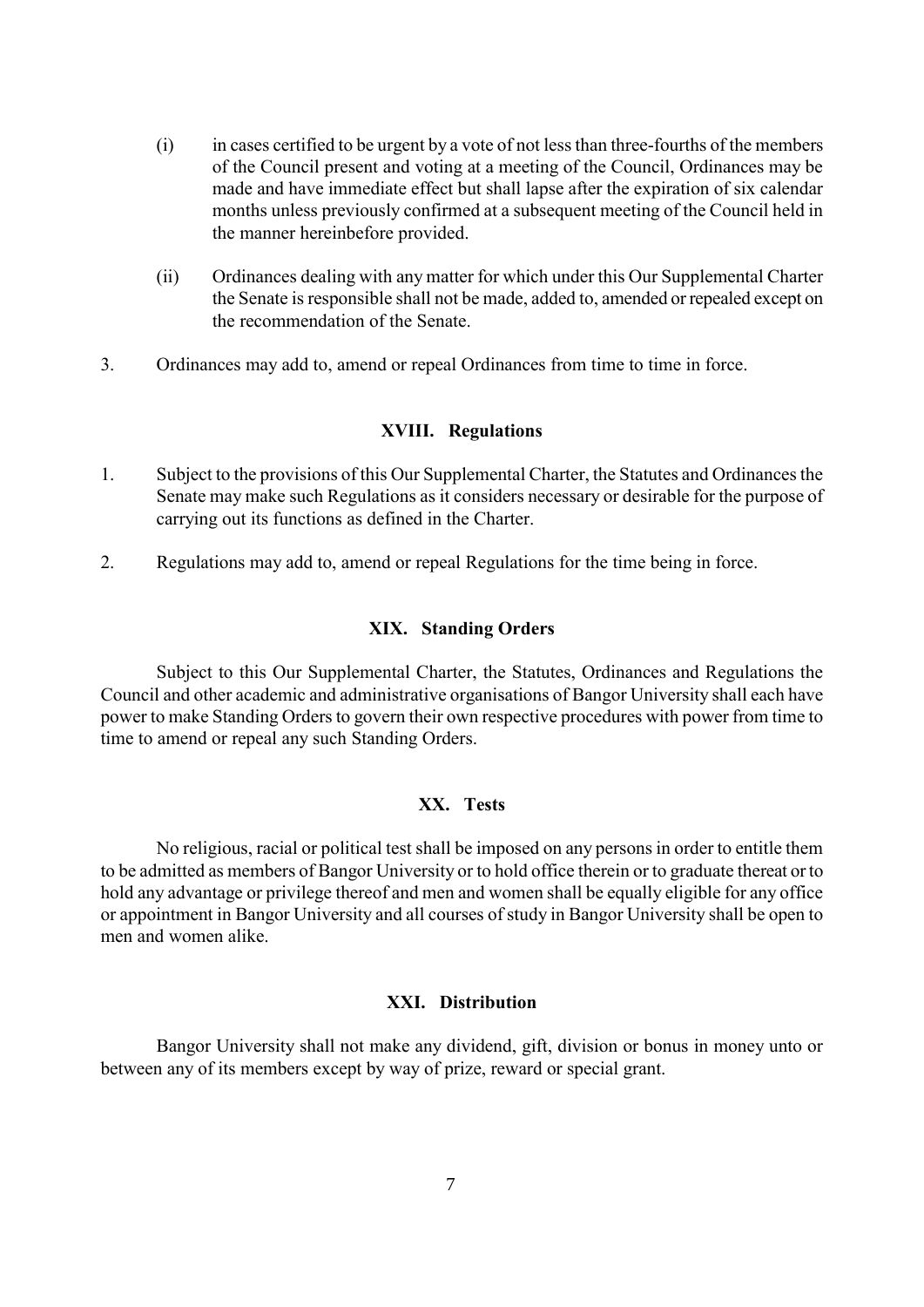## **XXII. Alterations to Charter**

- 1. Any of the provisions of this Our Supplemental Charter except this Article and Article XXIII may be revoked, varied or added to by Special Resolution of the Court but so that no such revocation, variation or addition shall take effect until it shall have been allowed by Us, Our Heirs and Successors in Council.
- 2. Subject to the Statutes sufficient notice shall be given to the Secretary and Registrar and the members of the Court of any intention to propose a resolution for any revocation of or variation or addition to this Our Supplemental Charter with particulars of the revocation, variance or addition proposed.
- 3. The Council and the Senate shall be given an opportunity of commenting on any proposed alteration before it is presented to the Court.

# **XXIII. Special Resolution**

A Special Resolution means a resolution of the Authority concerned passed by not less than two-thirds of the members of the Authority present and voting.

# **XXIV. Existing Statutes and Standing Orders**

All Statutes, Regulations, Bye-laws, Standing Orders and Resolutions passed or made under any Charter, Statute or other enabling provision then in force shall continue in full force and effect unless the same shall be inconsistent with any provision of this Our Supplemental Charter and unless, or until revoked, varied or replaced hereunder.

# **XXV. The Visitor**

There shall be a Visitor of the University who shall be appointed by the Privy Council, on the nomination of the Council, from those who hold or who have held high judicial office.

IN WITNESS whereof We have caused these Our Letters to be made patent.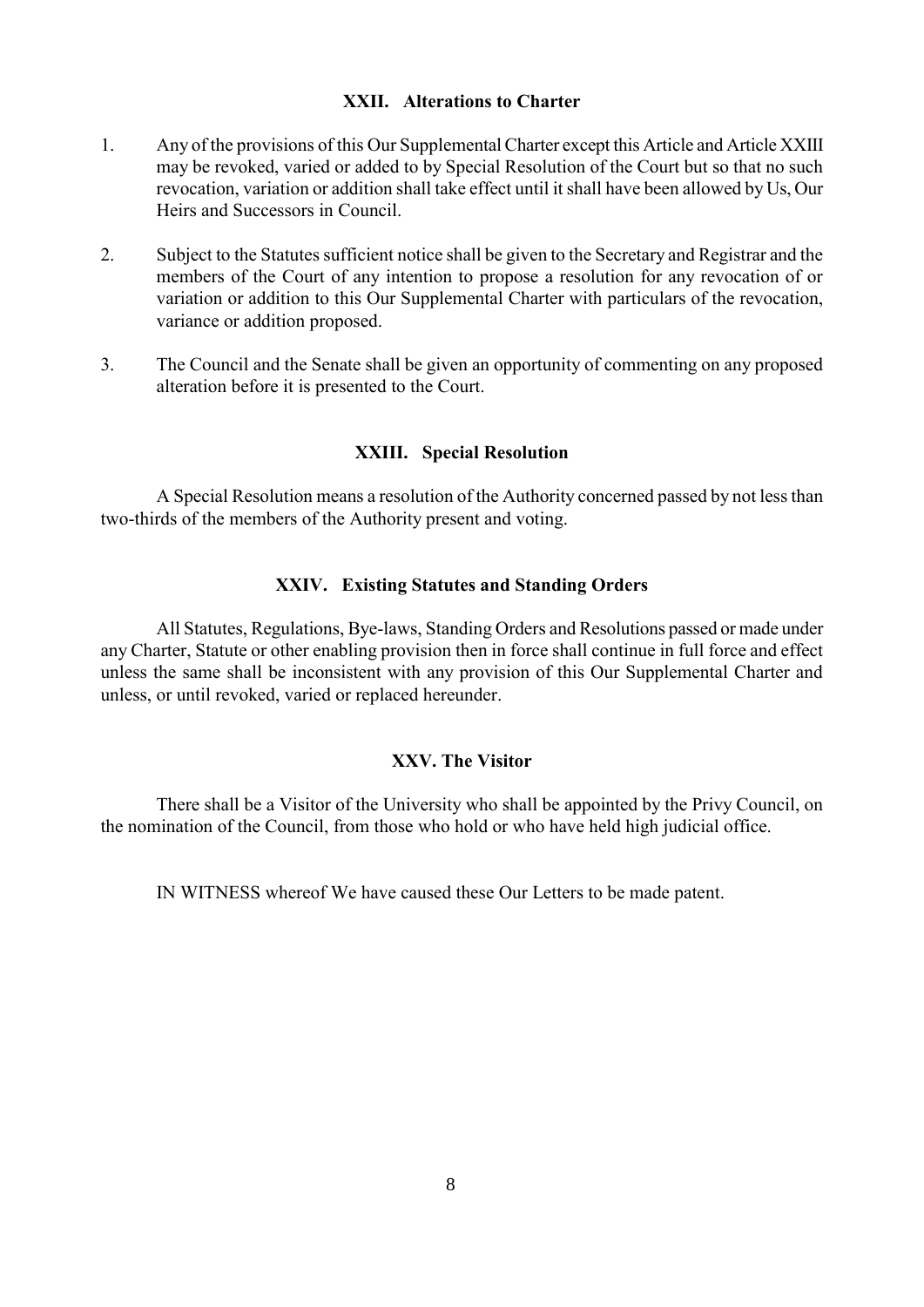# **THE SCHEDULE**

# **THE STATUTES OF BANGOR UNIVERSITY**

#### **I. Definitions**

- 1. In these Statutes and in the Ordinances and Regulations the following terms shall, except where the context otherwise requires, have the meanings hereby assigned to them:
	- (i) "the Charter" means the Supplemental Charter of Bangor University granted in the year 1977 as repealed, varied or added to from time to time.
	- (ii) "the Court", "the Council" and "the Senate" mean respectively the Court, the Council and the Senate of Bangor University.
	- (iii) "Faculty" means any of the Faculties of Bangor University.
	- (iv) "School" means a School of Studies of Bangor University.
	- (v) "Department" means any of the academic Departments of Bangor University.
	- (vi) "Student" means any person currently registered for the receipt of instruction in Bangor University.
	- (vii) "Ordinance" means any Ordinance made pursuant to the Charter or these Statutes.
	- (viii) "Regulation" means any Regulation made pursuant to the Charter, these Statutes or the Ordinances.
	- (ix) "Standing Order" means a resolution made by any body constituted by the Charter or these Statutes for the purpose of regulating its own procedure.
	- (x) subject to Statute XX "the Academic Staff" means the Vice-Chancellor, the Pro-Vice-Chancellor or Pro-Vice-Chancellors, those members of staff who qualify as members of academic staff under the provisions of Regulation III, and such other members of the staff of Bangor University as the Senate may resolve should have academic status.
	- (xi) "the Students' Organisation" means the Organisation of the students which is established by the Charter and referred to in these Statutes.
	- (xii) "the Old Students' Association" means the association of former students recognised by Bangor University in accordance with these Statutes and the Ordinances.
- 2. (i) Words defined in the Charter shall have the same meaning in these Statutes, the Ordinances and Regulations, unless the context be repugnant of them.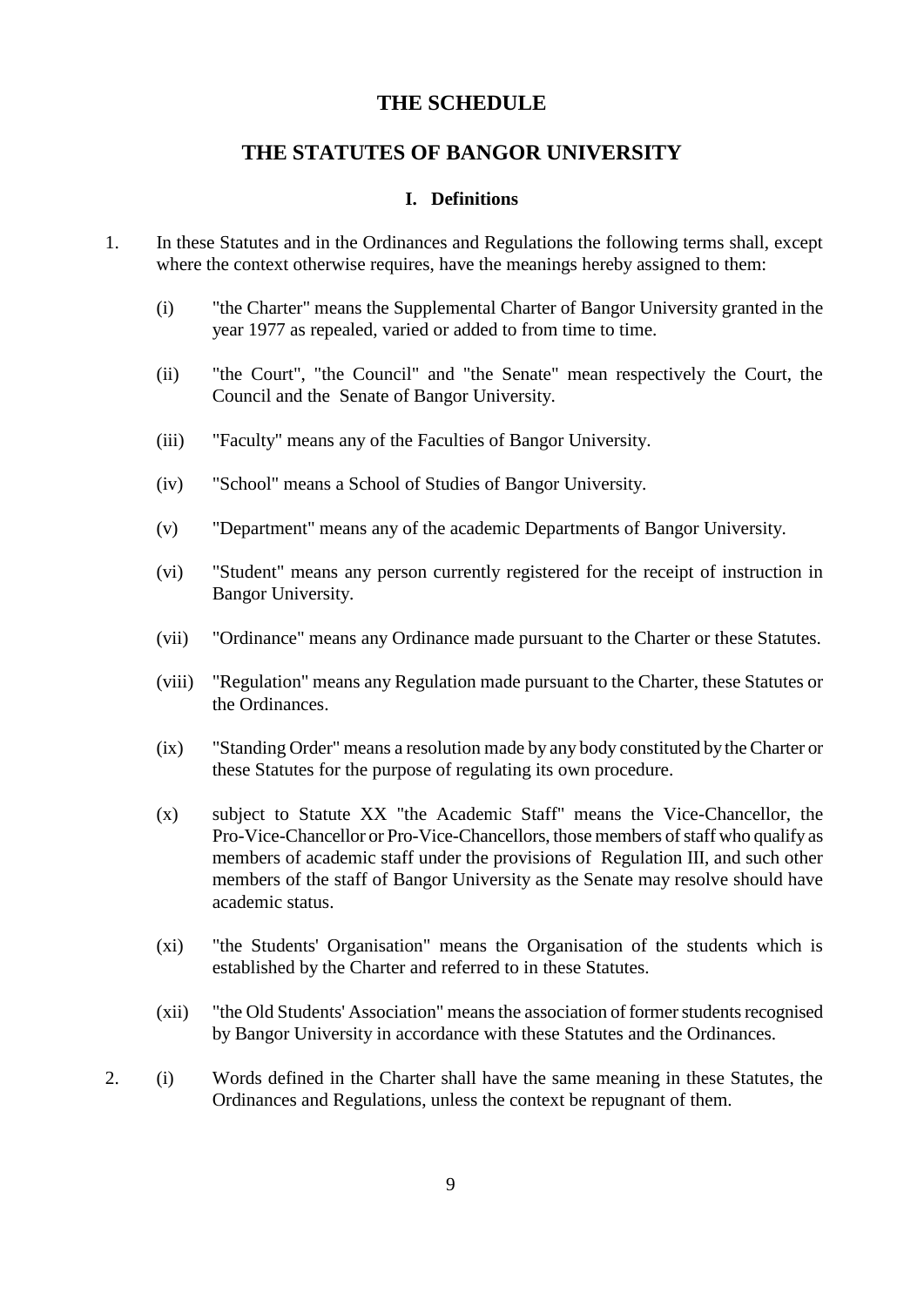(ii) Words signifying the masculine shall include the feminine, words in the singular shall include the plural and words in the plural shall include the singular unless the contrary intention appears.

# **II. The Chancellor**

- 1. The Chancellor shall be appointed by the Court on the nomination of the Council and shall preside at the meetings of the Court.
- 2. The Chancellor shall hold office for five years, or until his previous death, resignation or removal from office pursuant to Statute XIX and shall be eligible for reappointment.

## **III. The Pro-Chancellors**

- 1. The Pro-Chancellors shall be appointed by the Court on the nomination of the Council. The Court shall by Standing Orders provide for the conduct of the appointment including nomination, periods of notice and method of election.
- 2. The Pro-Chancellors shall hold office for five years or until their previous respective deaths, resignations, or removal from office pursuant to Statute XIX. A Pro-Chancellor going out of office shall not be eligible for reappointment.

#### **IV. The Treasurer**

- 1. The Treasurer shall be appointed by the Court on the nomination of the Council.
- 2. The Treasurer shall hold office for five years or until his previous death, resignation or removal from office pursuant to Statute XIX, and shall be eligible for reappointment.
- 3. The Treasurer shall perform such functions as may be determined by Ordinance.

#### **V. The Vice-Chancellor**

- 1. The Vice-Chancellor shall be appointed by the Council in such manner as may be prescribed by Ordinance.
- 2. The Vice-Chancellor shall hold office until his retirement pursuant to Statute XXI or until his previous death, resignation or his removal from office pursuant to Statute XX.
- 3. The Vice-Chancellor shall have general responsibility to the Council for maintaining and promoting the efficiency and good order of Bangor University.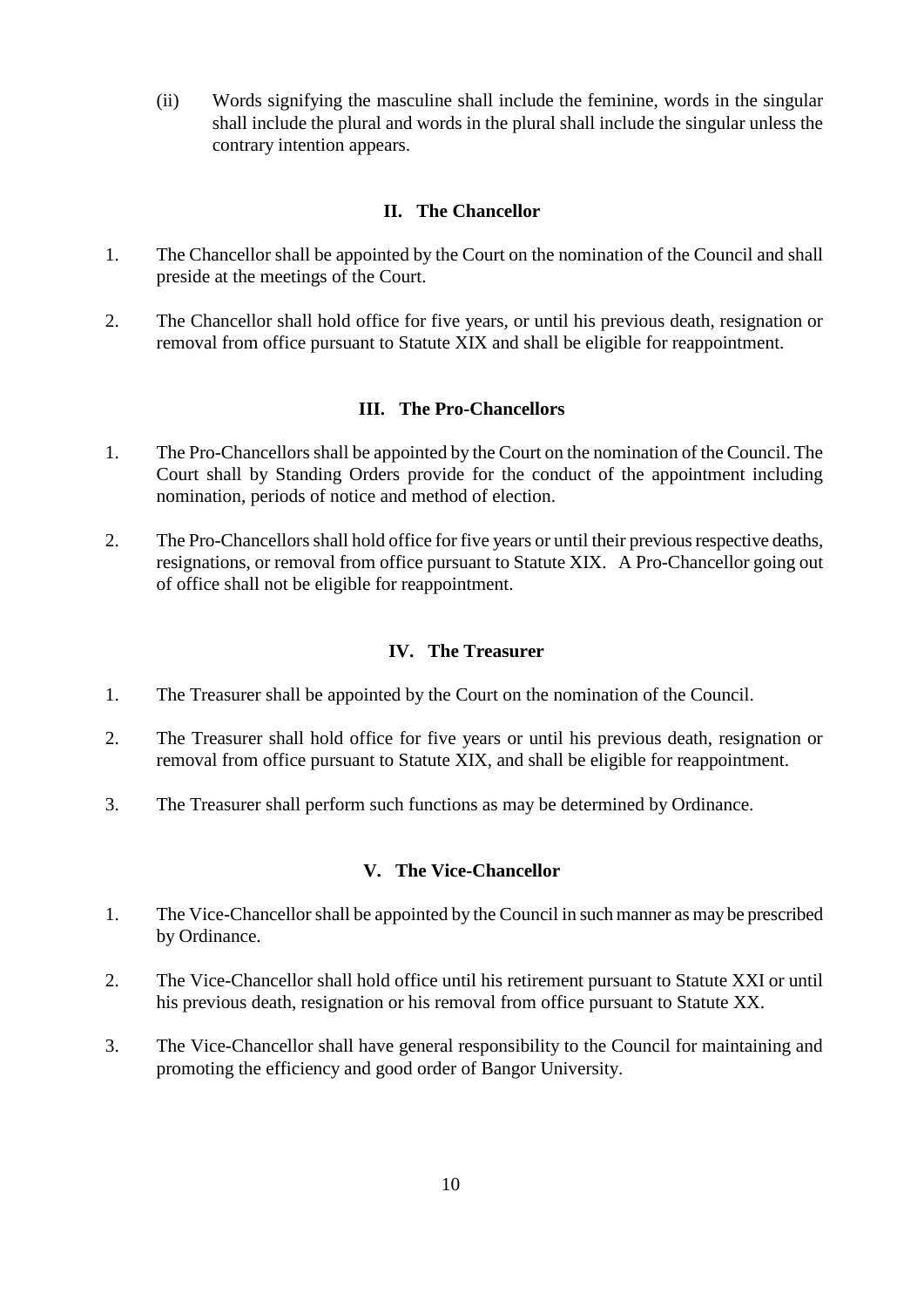- 4. The Vice-Chancellor may, without assigning any reason, refuse to admit any person as a student.
- 5. The Vice-Chancellor shall have the power to suspend any student and exclude him from any part of Bangor University and its precincts, subject to confirmation or otherwise in accordance with Ordinances and shall have such other powers in relation to the discipline of the students and other persons as may be conferred upon him by Ordinance or Regulation.
- 6. The Vice-Chancellor may delegate his powers under paragraph 5 of this Statute to a Pro-Vice-Chancellor or other officer of Bangor University.
- 7. In the event of the inability of the Vice-Chancellor to perform his functions owing to illness or otherwise or in case of a vacancy the Council may appoint an Acting Vice-Chancellor for such period and upon such terms as the Council may think fit.

# **VI. The Pro-Vice-Chancellor or Pro-Vice-Chancellors**

- 1. One or more Pro-Vice-Chancellors in number shall be appointed from among the *ex-officio*  members of the Senate by the Council on the nomination of the Vice-Chancellor after consultation with the Senate.
- 2. A Pro-Vice-Chancellor shall serve for a period to be determined at appointment which shall be at minimum three years and at maximum five years or until his previous death, resignation or removal from office pursuant to Statute XX and shall be eligible for reappointment.
- 3. A Pro-Vice-Chancellor shall perform such of the functions of the Vice-Chancellor as shall be delegated to him by the Vice-Chancellor.
- 4. One Pro-Vice-Chancellor may be designated by the Council as Senior Pro-Vice-Chancellor or Deputy Vice-Chancellor.

## **VII. The Secretary and Registrar**

- 1. The Secretary and Registrar shall be appointed by the Council.
- 2. The Secretary and Registrar shall be Secretary to the Court, Council, Senate and all Committees of these bodies.
- 3. The Secretary and Registrar may delegate any of his functions, except that his functions as Secretary to the Court and Council may be delegated only in case of his absence.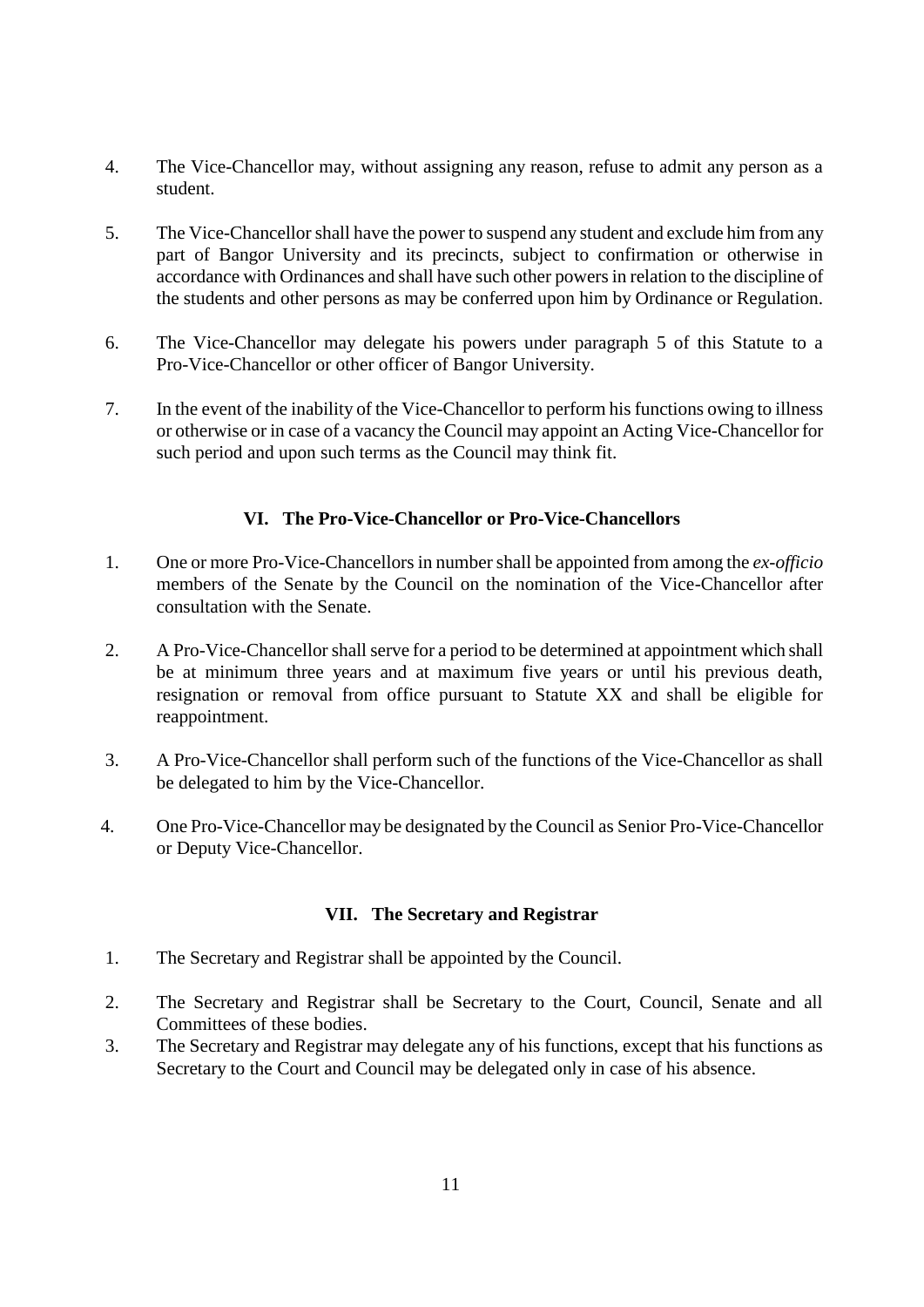## **VII (A). Heads of Departments**

- 1. The Head of a School (or Such organisational unit as may be approved in accordance with Statute XVI) shall be appointed by the Council in accordance with a procedure defined by Ordinance.
- 2. Each Head of School (or organisational unit as above) shall have a general responsibility to the Vice-Chancellor and the Council for maintaining and promoting the efficiency and good order of his/her School and for sustaining its academic standards.

# **VIII. The Auditor or Auditors**

- 1. The Council shall appoint an Auditor or Auditors. Every such Auditor shall be eligible for appointment as an Auditor in accordance with the requirements both of the Companies Acts and Schedule 7 of the Education Reform Act, 1988 as amended by Schedule 8 of the Further and Higher Education Act, 1992.
- 2. No person shall be appointed Auditor who is or any one of whose partners is a member of the Court. the Council or the staff of Bangor University.
- 3. The Auditor or Auditors shall be appointed annually by the Council receiving such remuneration as shall be determined by the Council and shall be eligible for re-appointment.
- 4. The Auditor or Auditors may be dismissed at any time by special resolution of the Council in the event of serious shortcomings on the part of the Auditors being identified. Any Auditor or Auditors faced with dismissal shall be entitled to make representations either in writing or in person to the Council before the decision to dismiss is taken.
- 5. The Auditor or Auditors shall have a right of access at all reasonable times to the books, records, accounts and vouchers of Bangor University and shall be entitled to require from the officers of Bangor University such information and explanations as may be necessary for the performance of his or their duties.
- 6. If the office of Auditor or Auditors shall become vacant by death or resignation or any other cause before the expiration of his or their period of office the Council shall forthwith appoint an Auditor in his or their place for the remainder of such period.
- 7. The Auditor or Auditors shall make a report to the Council once in each year.
- 8. An Auditor may resign by written notice addressed to the Council.

## **IX. The Staff**

The Council shall appoint such Academic and other Staff as it may deem necessary with such duties and upon such conditions as it may think fit provided that all appointments shall be made in such manner as the Ordinances shall prescribe.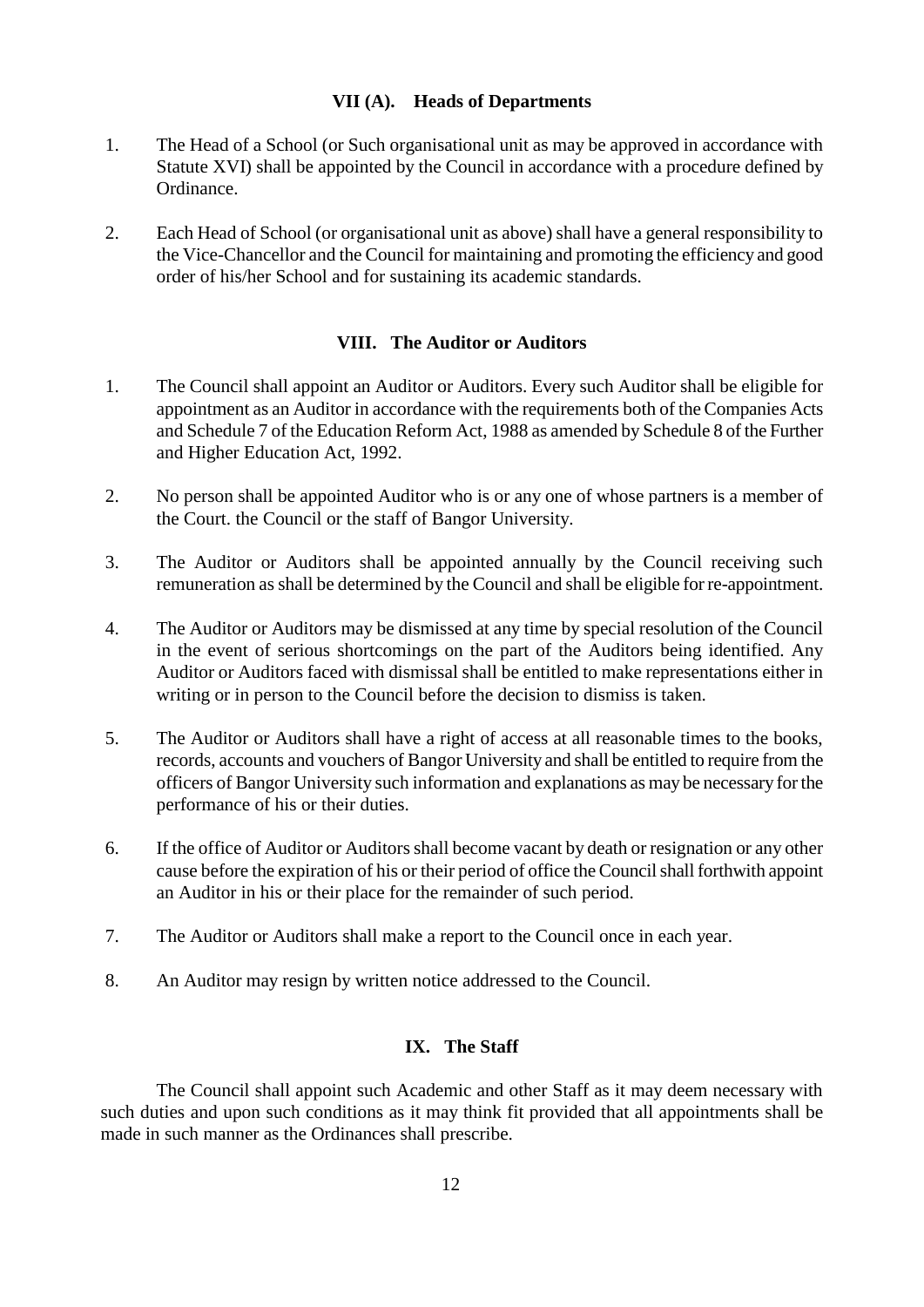# **X. The Court** Removed to Ordinances, 2007

# **XI. The Council**

1. The Council shall consist of the following persons:

#### **(i)** *Ex-officio* **members**

- (a) The Chancellor.
- (b) The Pro-Chancellors.
- (c) The Treasurer.
- (d) The Chair of Council (who may be an existing lay member of Council).
- (e) The Vice-Chancellor.
- (f) The Pro-Vice-Chancellor or the Pro-Vice-Chancellors including the Senior Pro-Vice-Chancellor or Deputy Vice-Chancellor
- (g) The President of the Students' Organisation.
- (h) The member elected to represent the Conwy constituency (or whatever constituency in the future might include the City of Bangor) in the National Assembly of Wales.

#### **(ii) Appointed members**

- (a) Four persons appointed by the Court.
- (b) Two *ex-officio* members of the Senate.
- (c) One representative of the Academic Staff.
- (d) One representative of the Non-Academic Staff of Bangor University.
- (e) One person appointed by the Old Students' Association.
- (f) One elected officer of the Students' Organisation appointed by the Executive of that Organisation.
- (g) One person appointed by the Court of the University of Wales.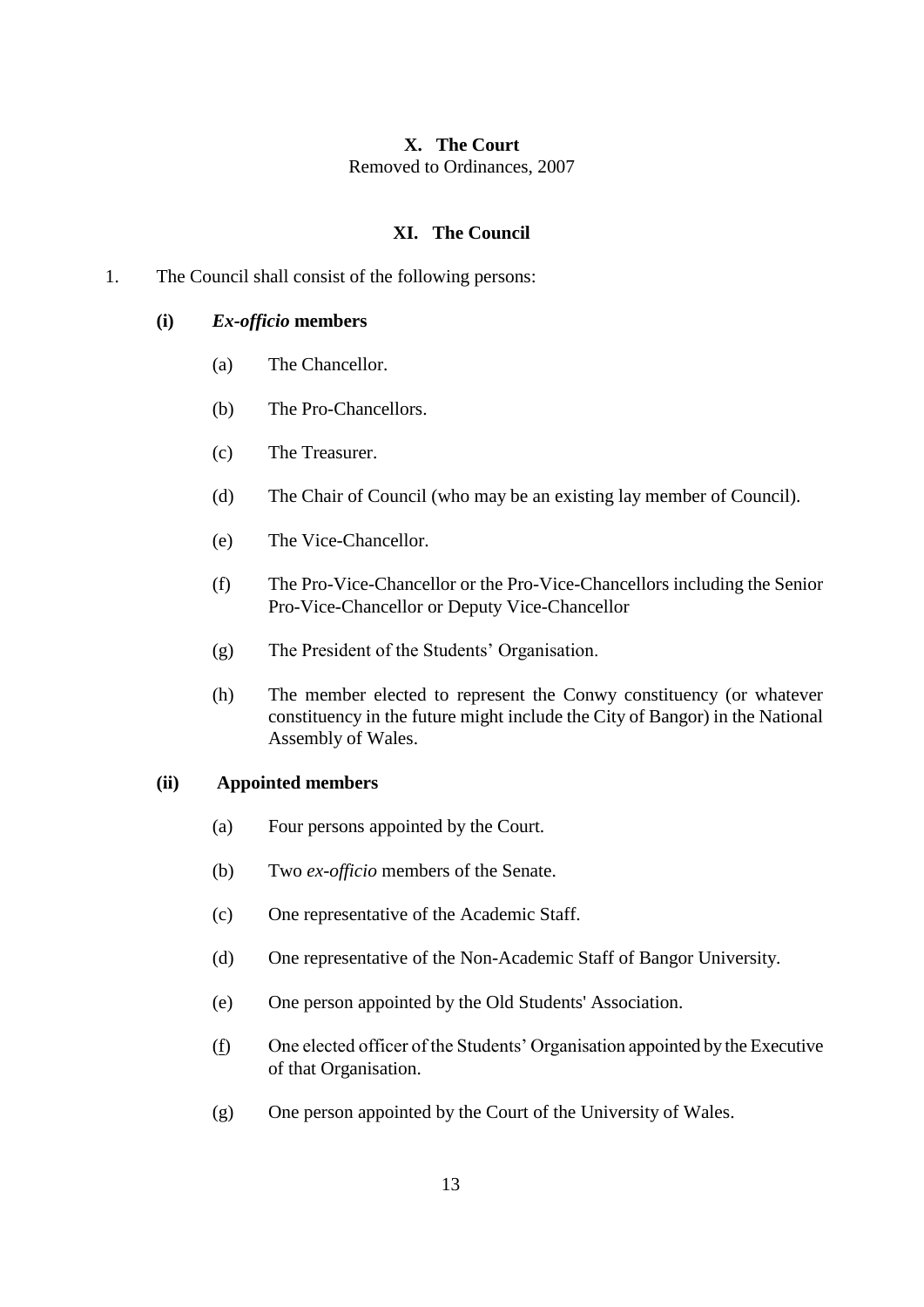(h) Two persons appointed by public bodies in North Wales in accordance with the Ordinances.

## **(iii) Co-opted members**

Such other persons not exceeding eight in number as may be appointed by the Council in accordance with the Ordinances.

- 2. The Council shall make Standing Orders to regulate the appointment of its Chairman and Deputy Chairman or Chairmen.
- 3. *Ex-officio* members shall continue in membership so long as they occupy the positions by virtue of which they become members. Appointed and co-opted members shall hold office for four years and may be re-appointed. However, appointed and co-opted members shall hold consecutive office for a maximum of two terms of four years.
- 4. The representatives on the Council of the Senate, of the Academic Staff not being members of the Senate *ex-officio,* and of the Non-Academic Staff shall be appointed in such manner as shall be prescribed by Ordinance.
- 5. No member of the Academic or Non-Academic Staff shall be eligible for membership of the Council otherwise than as an *ex-officio* member or as a member appointed under paragraph 1(ii)(b), (c) and (d) of this Statute. No student shall be eligible for membership otherwise than as an *ex-officio* member or as a member appointed under paragraph 1(ii)(f) of this Statute.
- 6. Ten members shall be a quorum.
- 7. The Council shall meet upon such occasions as shall be determined by Ordinance or as the Chairman of the Council may direct, or if requested by written notice signed by at least seven members of the Council provided such notice states the purpose for which the meeting is required.
- 8. The Council may establish, whether from within its own membership or otherwise, such committees as it may think fit and may delegate to such committees functions which it is itself competent to perform, provided that in all cases such committees report their decisions to the Council. The Council may suspend or dissolve any such committee or may withdraw its delegation therefrom at any time.
- 9. Notwithstanding the provisions of paragraph 8 above the Council alone is competent to determine the final form of all strategic plans, budgets and financial forecasts of the University and to approve each year the Audited Statement of Accounts.

## **XII. Powers of the Council**

Subject to the provisions of the Charter and these Statutes the Council shall, in addition to all other powers vested in it by the Charter and these Statutes, have the following powers and functions: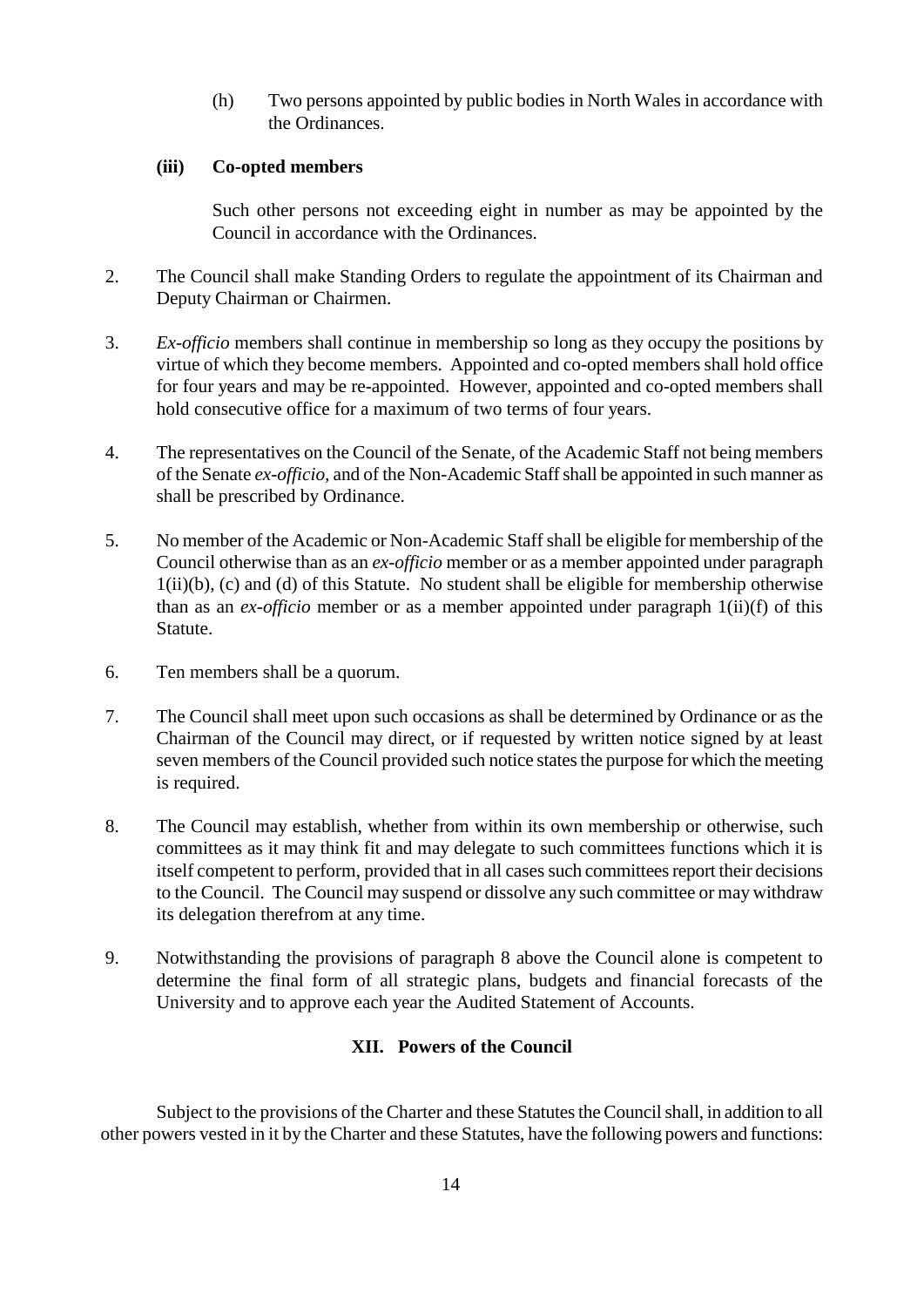- (i) To co-opt members of the Council as provided for in these Statutes.
- (ii) To appoint the Vice-Chancellor, the Pro-Vice-Chancellor or Pro-Vice-Chancellors, the Secretary and Registrar, Heads of School and Heads of any other organisational Unit as may be approved in accordance with Statue XVI and the Auditor or Auditors as prescribed in Statutes V, VI, VII and VIII.
- (iii) To nominate the Chancellor, the Pro-Chancellors and the Treasurer for appointment by the Court as prescribed in Statues II, III and IV.
- (iv) To appoint or control the appointment of the Academic and other Staff as prescribed in Statute IX.
- (v) To authorise or control the establishment and disestablishment of academic and other posts in Bangor University, except offices created by the Charter and these Statutes and after consultation with the Senate in respect of academic posts.
- (vi) Subject to the Charter and these Statutes to make, add to, amend or revoke Statutes and Ordinances.
- (vii) To institute, either from the general funds of Bangor University or from the gift of a benefactor and in either case on the recommendation of the Senate and subject to any conditions acceptable to the Senate and the Council that may be made by the founders, Fellowships, Studentships, Scholarships, Exhibitions, Bursaries and Prizes and other such grants for the encouragement of study and research.
- (viii) (a) To authorise the Senate to award degrees and other distinctions (including without limitation, diplomas, certificates, fellowships, honorary degrees, honorary fellowships, memberships and associateships) in the name of Bangor University and/or jointly with other education institutions.
	- (b) After consultation with the Senate, to revoke degrees and other distinctions (including without limitation, diplomas, certificates, fellowships, honorary degrees, honorary fellowships, memberships and associateships) awarded in the name of Bangor University and/or jointly with other education institutions.
	- (c) No person shall be deprived of any Degree, Diploma, Certificate or other distinction granted to him by Bangor University under the power contained in Article V(iv) of the Charter unless, before a recommendation for revocation has been made by the Senate, the person concerned has been informed of the reason therefore and has been given a reasonable opportunity of appearing before and stating his case to the Senate or a Committee thereof. If he shall avail himself of such opportunity the report of the Senate or of such Committee shall be placed before the Council for consideration.
- (ix) To determine, demand and receive fees for tuition, residence and other services for which Bangor University may see fit to charge.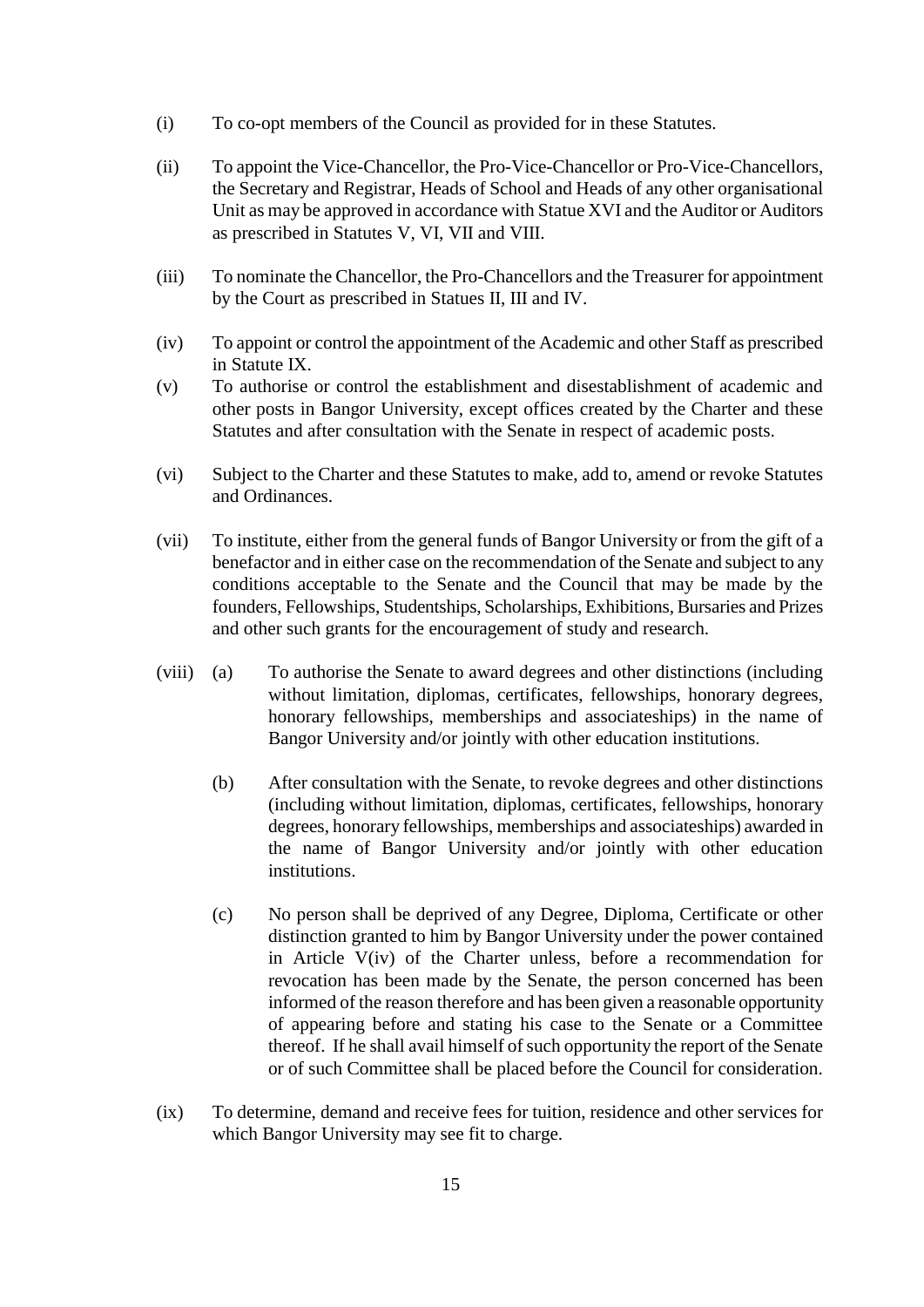- (x) To govern, manage and regulate the finances, accounts, investments, property, business and all affairs whatsoever of Bangor University and for that purpose to appoint bankers or other agents whom it may seem expedient to appoint, provided that, before determining any question of finance which directly affects the academic policy of Bangor University, the Council shall take into consideration any recommendation or report thereon by the Senate.
- (xi) To invest any moneys belonging to or held by Bangor University in such stocks, funds, shares or securities as the Council shall from time to time think fit, whether within or without the United Kingdom and whether involving liabilities or not, or in the purchase of freehold or leasehold hereditaments in the United Kingdom or elsewhere including rents, provided:
	- (a) that in the case of moneys held by Bangor University as trustee the powers conferred by this clause shall be exercised subject to the provision of the law relating to investment by trustees, and
	- (b) that in the case of moneys held by Bangor University as trustee upon trusts declared by a Will or Settlement, being for purposes other than the general purposes of Bangor University, the powers conferred by this clause shall not be exercisable by Bangor University, but Bangor University shall in relation thereto have such powers of investment as may be granted by such Will or Settlement or as may be granted by the law relating to investment by trustees.
- (xii) To authorise such contracts, arrangements and investments as may be needed to exercise the powers contained in Article V (xiii) of the Charter.
- (xiii) To sell, buy, exchange, lease and accept leases of real and personal property on behalf of Bangor University.
- (xiv) To borrow money on behalf of Bangor University, and for that purpose, if the Council thinks fit, to mortgage or exchange or charge all or any part of the property of Bangor University, whether real or personal, and to give such other security, whether upon real or personal property or otherwise, as the Council may think fit.
- (xv) Subject to the powers of the Senate, to take such steps as it shall think fit for the purpose of advancing the interests of Bangor University, maintaining its efficiency, making provision for and encouraging teaching, the pursuit of learning and the prosecution of research and providing for the well being of the students and staff.
- (xvi) To provide and maintain the buildings, premises, grounds, furniture, apparatus and other means needed for carrying on the work of Bangor University.
- (xvii) To administer and supervise places of residence, feeding and recreation maintained by Bangor University, subject to the provisions of Article XIII of the Charter in respect of the discipline of the students.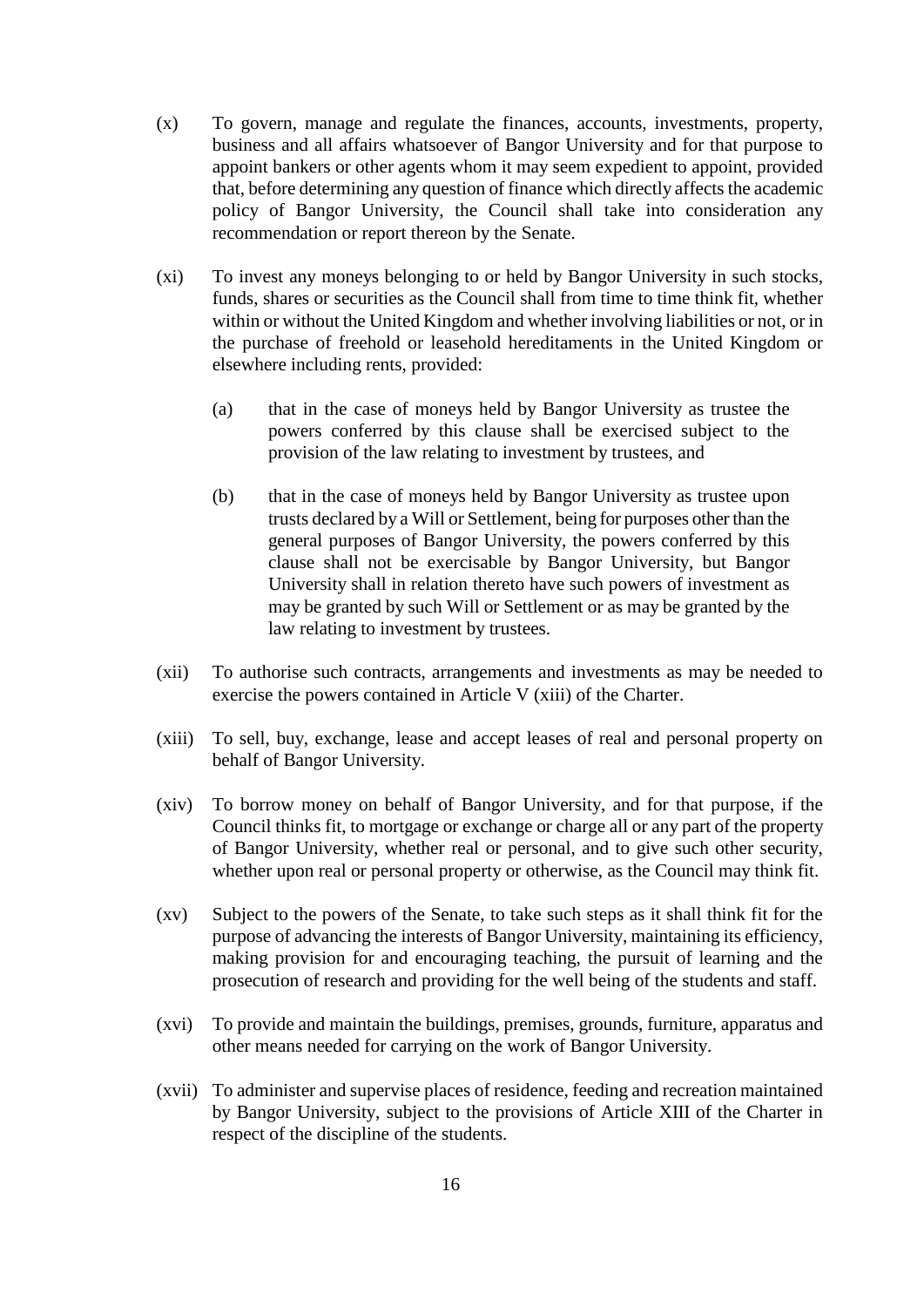- (xviii) To provide for the welfare of and to make provision for schemes of insurance, superannuation, pensions, retirement benefits, gratuities or benevolent arrangements for all employees and former employees of Bangor University and their dependants and relations.
- (xix) To provide for the establishment of committees including representatives of the Council and such other persons as the Council may determine and to prescribe the method of appointment and the functions of such committees.
- (xx) To have the sole custody and use of the Common Seal of Bangor Universitywith full power to break or make anew the said Seal.
- (xxi) Subject to the Charter and Statutes of the University of Wales and after consultation with the Senate, to accept the affiliation to or association with Bangor University of other institutions or departments or branches thereof upon such terms and conditions as the Council shall think fit and to affiliate Bangor University to or to associate Bangor University with any other institution of higher education whose objects are compatible with those of Bangor University.
- (xxii) To appoint representatives of Bangor University on other bodies.
- (xxiii) To exercise all such powers as are or may be conferred on Bangor University by the Charter, these Statutes and the Ordinances except when such powers have expressly been conferred on another authority of Bangor University, and to do such acts as may be necessary to carry the Charter, these Statutes, and the Ordinances into effect.

#### **XIII. The Senate** Removed to Ordinances, 2007

# **XIV. Powers of the Senate**

Removed to Ordinances, 2007

## **XV. Reserved Areas of Business**

- 1. In any case where a student attends any meeting of the Court, the Council. the Senate or any other body established under or in accordance with the Charter and these Statutes (other than the Students' Organisation). The student shall withdraw from the meeting when it is declared by the Chairman that the meeting is about to discuss a reserved area of business and shall not return until the discussion on the reserved area of business is concluded.
- 2. Reserved business shall constitute consideration of matters relating to the personal position of individual members of staff or of matters relating to the admission, academic assessment or personal position of individual named students. Subject to the above the Chairman of the meeting shall decide whether any matter falls within the reserved area of business and his decision shall be final.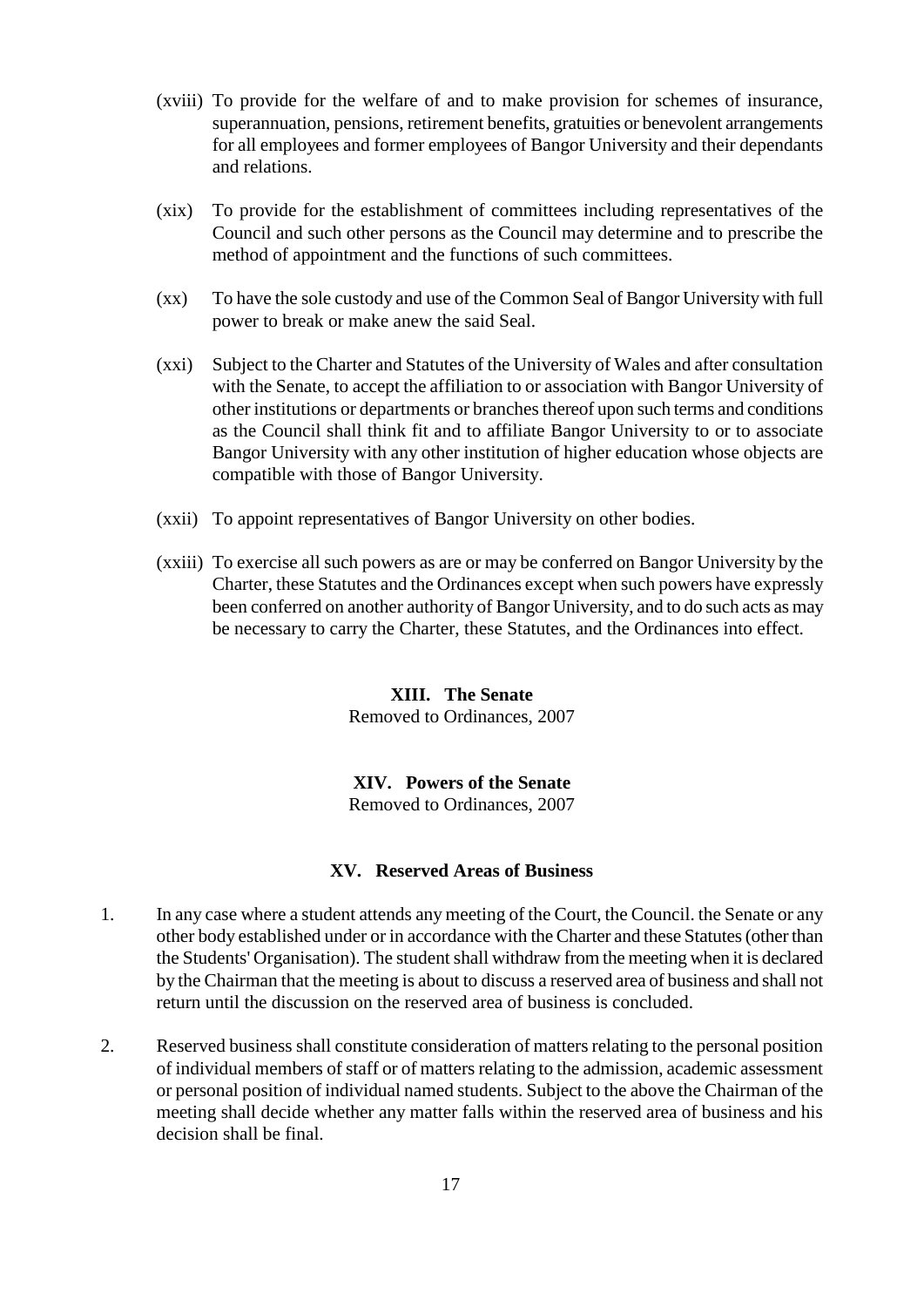#### **XV (A). Declarations of Interest**

- 1. Any member of the Court. Council, Senate or any Committee thereof having a personal financial or beneficial interest in any matter under consideration in any transaction shall disclose this interest prior to consideration of this matter.
- 2 The Council shall prescribe by Ordinance the procedures to be adopted by Bangor University regarding all declarations of interest made in accordance with this Statute.

#### **XVI. Academic Organisations**

- 1. The academic work of Bangor University, shall be managed within organisational units, which shall be called Faculties, Schools, Departments or other academic sections as approved by the Council.
- 2. Each member of the academic staff shall be a member of one approved organisational unit.
- 3. In each organisational unit there shall be a Board of Studies, the constitution and function of which shall be prescribed by Regulation.
- 4. Each organisational unit shall have a Head, who shall be responsible for the work of the unit, and who shall be appointed by the Council upon such terms and conditions as it shall think fit.

#### **XVII. The Students' Organisation**

The constitution of the Students' Organisation, its powers and functions, and all other matters which it may be thought proper to regulate shall be as prescribed by Ordinance, provided that such constitution shall provide for the election of a President and of such other officers or representatives as may be required to serve on the Court, the Council, the Senate or on committees established by the Court, the Council or the Senate.

# **XVIII. The Old Students' Association**

The Council shall have the power to recognise any body of former students as the Old Students' Association and may by Ordinance prescribe conditions subject to which such recognition is afforded.

#### **XIX. Removal of Officers**

1. The Chancellor, the Pro-Chancellors and the Treasurer may be removed from office by Special Resolution of the Court for good cause. Provided that no person shall be removed from office unless he has had a reasonable opportunity of being heard.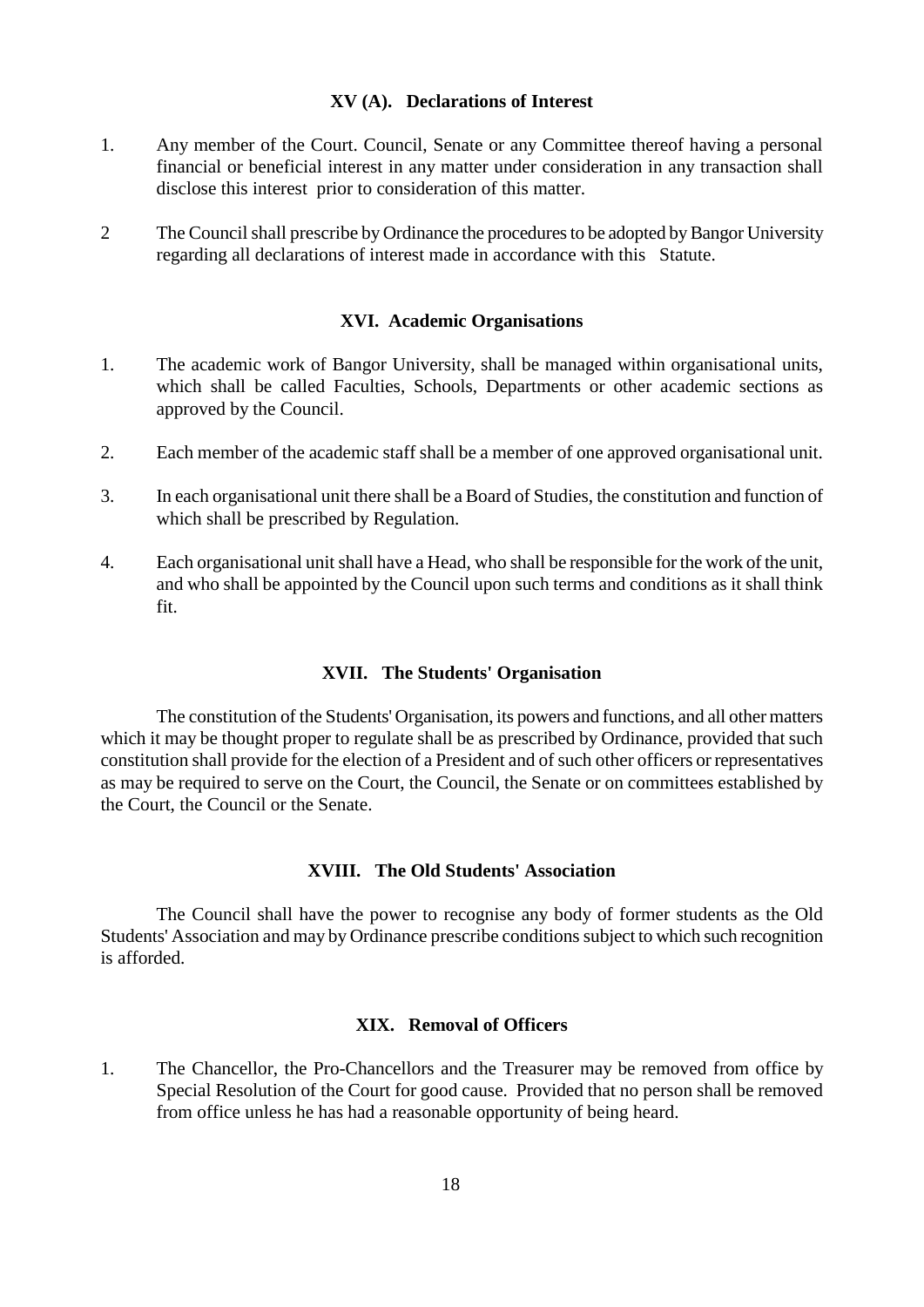- 2. "Good cause" shall for the purpose of this Statute mean:
	- (a) conviction for an offence which may be deemed by the Council and the Court sitting together to be such as to render the person convicted unfit for the execution of the duties of the office; or
	- (b) conduct of an immoral, scandalous or disgraceful nature incompatible with the duties of the office; or
	- (c) conduct constituting failure or persistent refusal or neglect or inability to perform the duties or comply with the conditions of office whether such failure results from physical or mental incapacity or otherwise.

# **XX. Academic Staff**

# **Part I : Construction Application and Interpretation**

- 1. This Statute and any Ordinance or Regulation made under this Statute shall be construed in every case to give effect to the following guiding principles, that is to say:
	- (a) to ensure that members of the Academic Staff of Bangor University have freedom within the law to question and test received wisdom, and to put forward new ideas and controversial or unpopular opinions, without placing themselves in jeopardy of losing their jobs or privileges
	- (b) to enable Bangor University to provide education, to promote learning, and to engage in research efficiently and economically; and
	- (c) to apply the principles of justice and fairness.
- 2. No provision in Part II or Part III shall empower the body or person whose duty it is to reach a decision to dismiss a member of the Academic Staff unless the reason for the dismissal may in the circumstances (including the size and administrative resources of Bangor University) reasonably be treated as a sufficient reason for dismissal.

# *Application*

- 3. (1) This Statute shall apply:
	- (a) to members of the Academic Staff (save for the Vice-Chancellor) described in Statute I. 1(x);
	- (b) to staff paid on academic related scales, being staff designated by the Council for the purposes of this Statute; and
	- (c) to the Vice-Chancellor, to the extent and in the manner set out in the Annex to this Statute.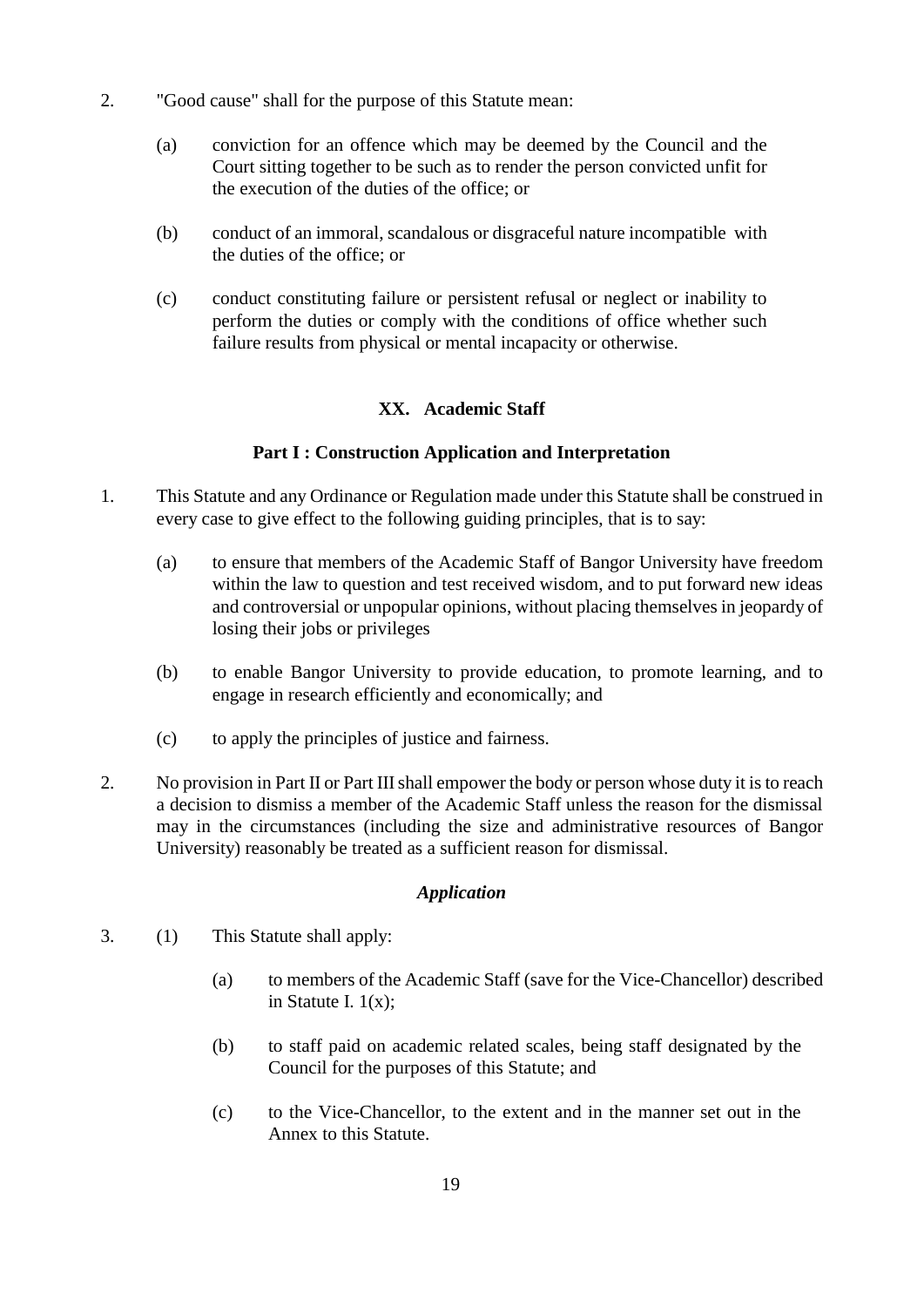(2) In this Statute any reference to "Academic Staff" is a reference to persons to whom this Statute applies.

## **Interpretation**

#### *Meaning of "Dismissal"*

- 4. In this Statute "dismiss" and "dismissal" mean dismissal of a member of the Academic Staff and:
	- (a) include remove or, as the case may be, removal from office; and
	- (b) in relation to employment under a contract, shall be construed in accordance with current legislation.

## *Meaning of "Good Cause "*

- 5. (1) For the purposes of this Statute "good cause" in relation to the dismissal or removal from office or place of a member of the Academic Staff, being in any case a reason which is related to conduct or to capability or qualifications for performing work of the kind which the member of the Academic Staff concerned was appointed or employed to do, means:
	- (a) conviction for an offence which may be deemed by a Tribunal appointed under Part III to be such as to render the person convicted unfit for the execution of the duties of the office or employment as a member of the Academic Staff; or
	- (b) conduct of an immoral, scandalous or disgraceful nature incompatible with the duties of the office or employment; or
	- (c) conduct constituting failure or persistent refusal or neglect or inability to perform the duties or comply with the conditions of office; or
	- (d) physical or mental incapacity established under Part IV.
	- (2) In this paragraph:
		- (a) "capability", in relation to such a member, means capability assessed by reference to skill, aptitude, health or any other physical or mental quality; and
		- (b) "qualifications", in relation to such a member, means any degree, diploma or other academic, technical or professional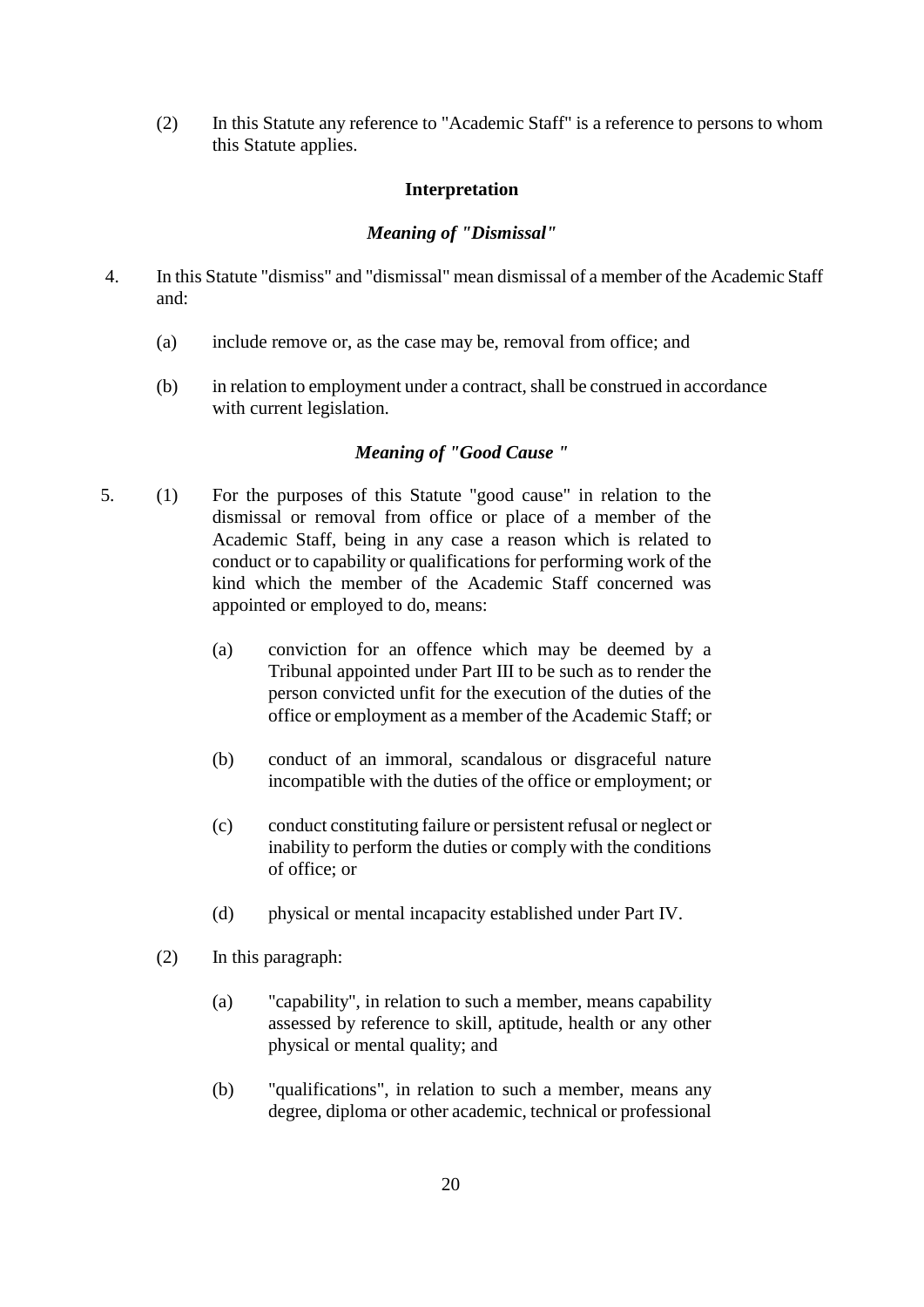qualification relevant to the office or position held by that member.

# *Meaning of "Redundancy "*

- 6. For the purposes of this Statute dismissal shall be taken to be a dismissal by reason of redundancy if it is attributable wholly or mainly to:
	- (a) the fact that Bangor University has ceased, or intends to cease, to carry on the activity for the purposes of which the member of the Academic Staff concerned was appointed or employed by Bangor University, or has ceased, or intends to cease, to carry on that activity in the place in which the member concerned worked; or
	- (b) the fact that the requirements of that activity for members of the Academic Staff to carry out work of a particular kind, or for members of the Academic Staff to carry out work of a particular kind in that place, have ceased or diminished or are expected to cease or diminish.

#### *Incidental, Supplementary and Transitional Matters*

7. (1) In any case of conflict, the provisions of this Statute shall prevail over those of any other Statute and over those of any Ordinances and Regulations and the provisions of any Ordinance or Regulation made under this Statute shall prevail over those of any other Ordinance or Regulation:

> Provided that Part III of and the Annex to this Statute shall not apply in relation to anything done or omitted to be done before the date on which the instrument making these modifications was approved under section 204 of the Education Reform Act, 1988.

- (2) Nothing in any appointment made, or contract entered into, shall be construed as over-riding or excluding any provision made by this Statute concerning the dismissal of a member of the Academic Staff by reason of redundancy or for good cause.
- (3) Nothing in any other Statute or in any Ordinances or Regulations made thereunder shall authorise or require any person to sit as a member of any Committee, Tribunal or body appointed under this Statute or to be present when any such Committee, Tribunal or body is meeting to arrive at its decision or for the purpose of discussing any point of procedure.
- (4) [deleted, 2007]
- (5) In this Statute references to numbered Parts, paragraphs and subparagraphs are references to Parts, paragraphs and sub-paragraphs so numbered in this Statute.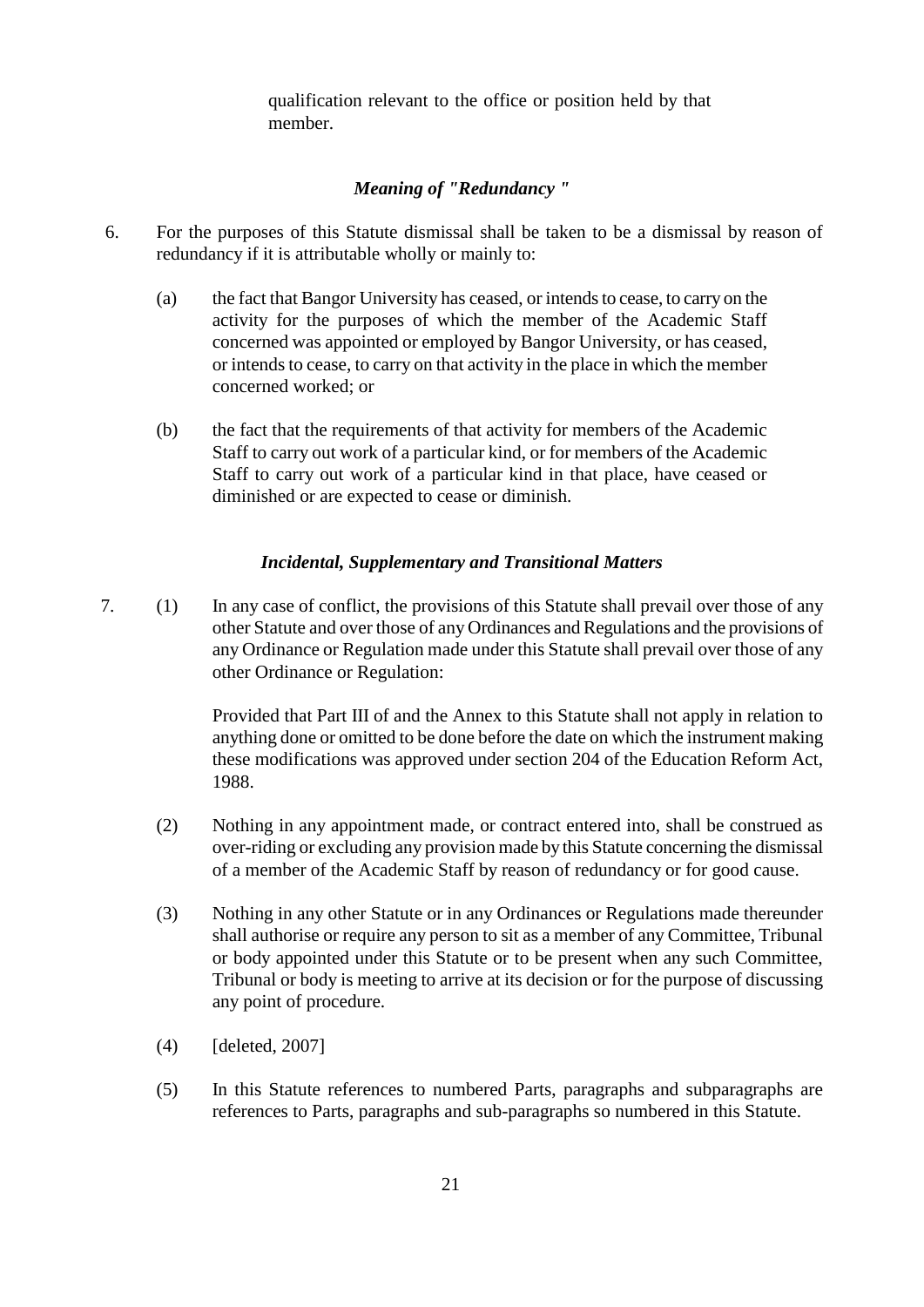# **Part II: Redundancy**

## *Purpose of Part II*

8. This Part enables the Council, as the appropriate body, to dismiss any member of the Academic Staff by reason of redundancy.

# *Exclusion from Part II of persons appointed or promoted before 20th November 1987*

- 9. (1) Nothing in this part shall prejudice, alter or affect any rights, powers or duties of Bangor University or apply in relation to a person unless:
	- (a) his appointment is made, or his contract of employment is entered into, on or after 20th November 1987; or
	- (b) he is promoted on or after that date.
	- (2) For the purposes of this paragraph in relation to a person, a reference to an appointment made or a contract entered into on or after 20th November 1987 or to promotion on or after that date shall be construed in accordance with subsections (3) to (6) of section 204 of the Education Reform Act, 1988.

# *The Appropriate Body*

- 10. (1) The Council shall be the appropriate body for the purposes of this Part.
	- (2) This paragraph applies where the appropriate body has decided that it is desirable that there should be a reduction in the Academic Staff:
		- (a) of Bangor University as a whole; or
		- (b) of any Faculty, Department, School or other similar area of Bangor University

by way of redundancy.

- 11. (1) Where the appropriate body has reached a decision under paragraph 10(2) it shall appoint a Redundancy Committee to be constituted in accordance with sub-paragraph (3) of this paragraph to give effect to its decision by such date as it may specify and for that purpose:
	- (a) to select and recommend the requisite members of the Academic Staff for dismissal by reason of redundancy; and
	- (b) to report their recommendations to the appropriate body.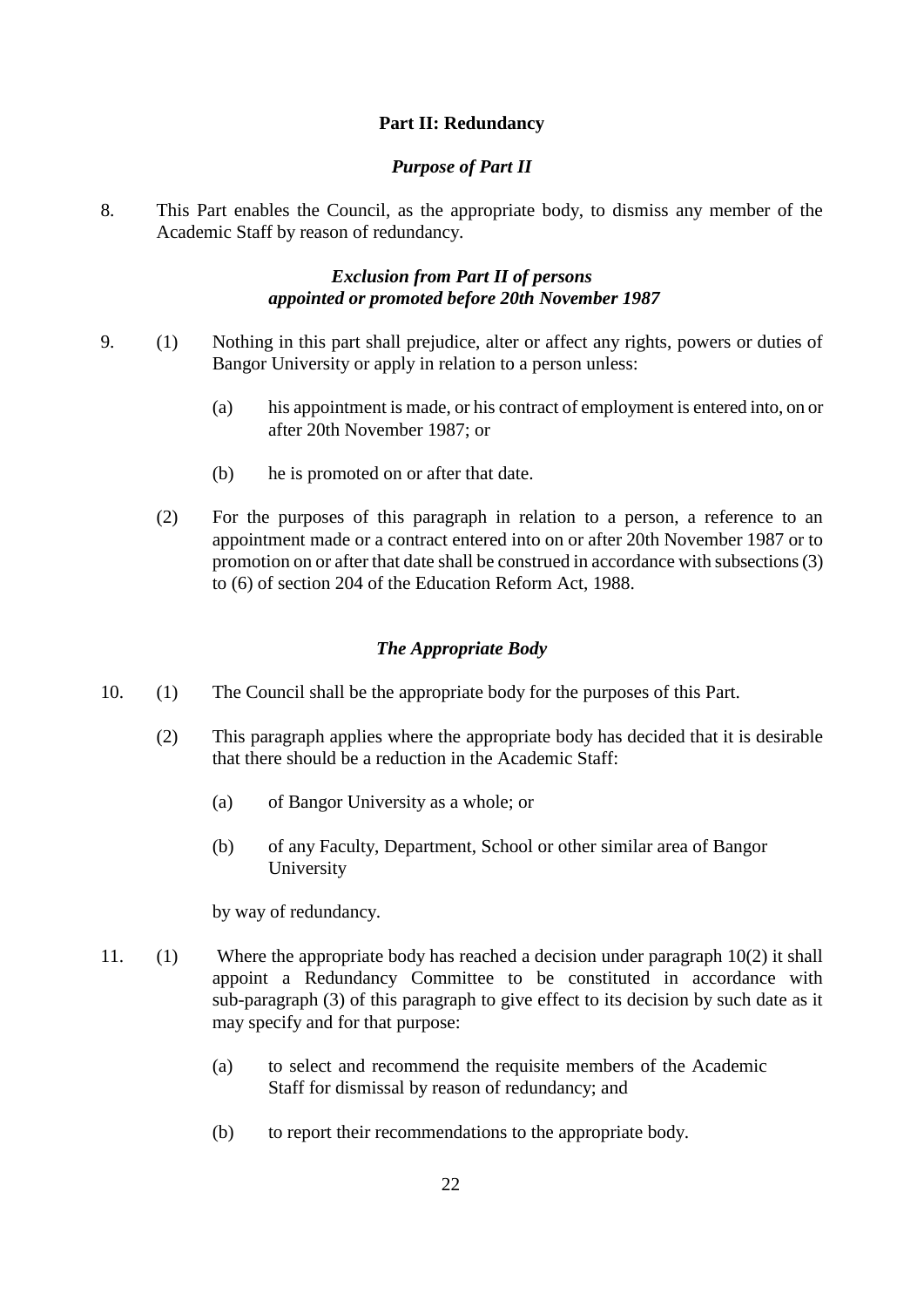- (2) The appropriate body shall either approve any selection recommendation made under sub-paragraph (1), or shall remit it to the Redundancy Committee for further consideration in accordance with its further directions.
- (3) A Redundancy Committee appointed by the appropriate body shall comprise:
	- (a) a Chairman; and
	- (b) two members of the Council, not being persons employed by Bangor University; and
	- (c) two members of the Academic Staff nominated by the Senate.

# *Notices of Intended Dismissal*

- 12. (1) Where the appropriate body has approved a selection recommendation made under paragraph 11(1) it may authorise an officer of Bangor University as its delegate to dismiss any member of the Academic Staff so selected.
	- (2) Each member of the Academic Staff selected shall be given separate notice of the selection approved by the appropriate body.
	- (3) Each separate notice shall sufficiently identify the circumstances which have satisfied the appropriate body that the intended dismissal is reasonable and in particular shall include:
		- (a) a summary of the action taken by the appropriate body under this Part;
		- (b) an account of the selection processes used by the Redundancy Committee;
		- (c) a reference to the rights of the person notified to appeal against the notice and to the time within which any such appeal is to be lodged under Part V (Appeals); and
		- (d) a statement as to when the intended dismissal is to take effect.

# **Part III : Discipline, Dismissal and Removal from Office**

## *Disciplinary Procedures*

13. (1) Minor faults shall be dealt with informally.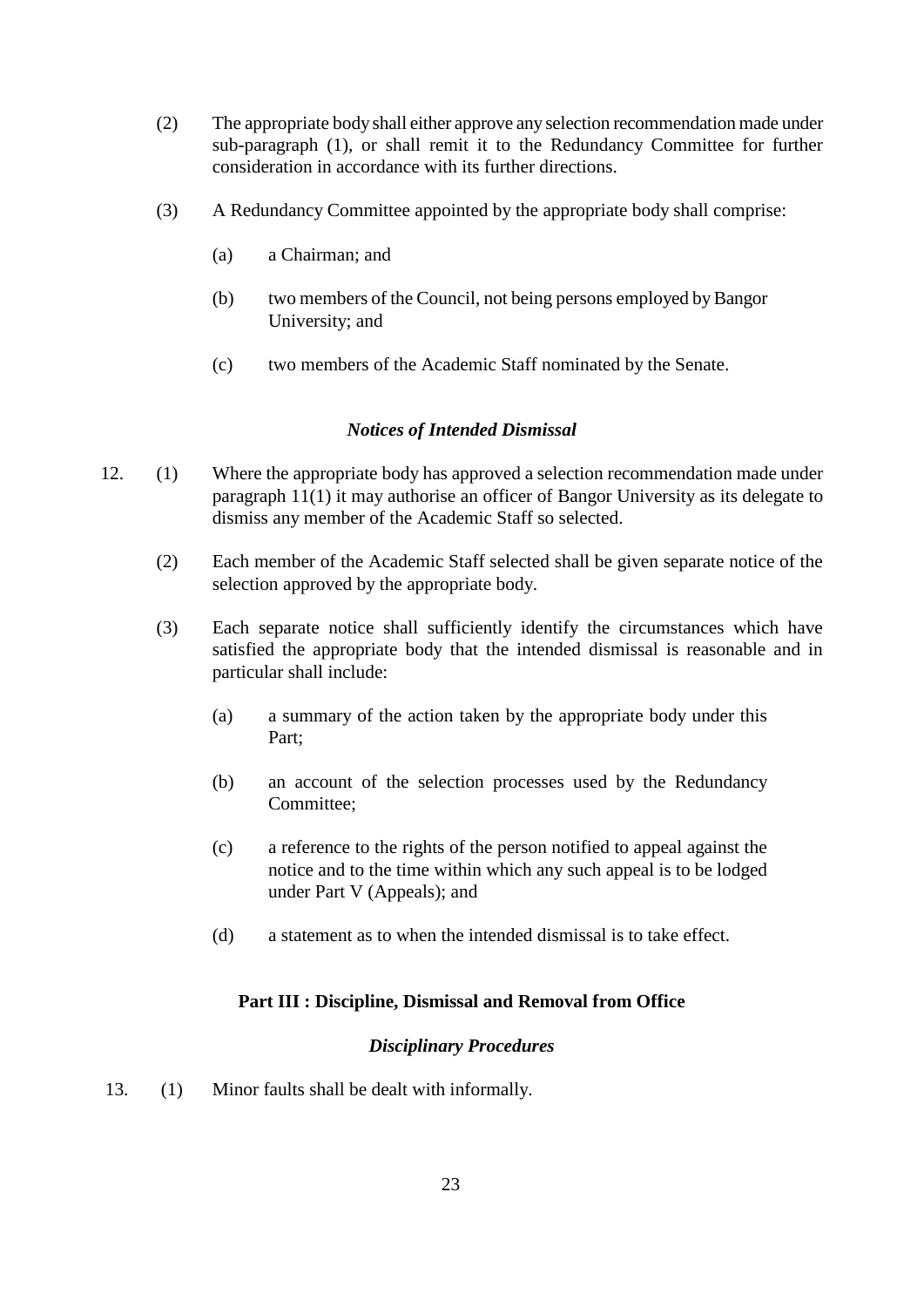(2) Where the matter is more serious but falls short of constituting possible good cause for dismissal, the following procedure shall be used:

#### *Stage I - Oral Warning*

If conduct or performance does not meet acceptable standards the member of the Academic Staff will normally be given a formal ORAL WARNING. The member will be advised of the reason for the warning, that it is the first stage of the disciplinary procedure and of the right of appeal under this paragraph. A brief note of the oral warning will be kept but it will be spent after 12 months, subject to satisfactory conduct and performance.

#### *Stage 2 - Written Warning*

If the offence is a serious one, or if a further offence occurs, a WRITTEN WARNING will be given to the member of the Academic Staff by the Head of Department or School. This will give details of the complaint, the improvement required and the timescale. It will warn that a complaint may be made to the Secretary and Registrar seeking the institution of charges to be heard by a Tribunal appointed under paragraph 16 if there is no satisfactory improvement and will advise of the right of appeal under this paragraph. A copy of this written warning will be kept by the Head of Department or School but it will be disregarded for disciplinary purposes after 2 years, subject to satisfactory conduct and performance.

# *Stage 3 - Appeals*

A member of the Academic Staff who wishes to appeal against a disciplinary warning shall inform the Secretary and Registrar within two weeks. A Pro-Vice-Chancellor shall hear all such appeals and his decision shall be final.

#### *Preliminary Examination of Serious Disciplinary Matters*

- 14. (1) If there has been no satisfactory improvement following a written warning given under Stage 2 of the procedure in paragraph 13, or in any other case where it is alleged that conduct or performance may constitute good cause for dismissal or removal from office, a complaint seeking the institution of charges to be heard by a Tribunal appointed under paragraph 16 may be made to the Secretary and Registrar who shall bring it to the attention of the Vice-Chancellor.
	- (2) To enable the Vice-Chancellor to deal fairly with any complaint brought to his attention under sub-paragraph (1), he shall institute such investigations or enquiries (if any) as appear to him to be necessary.
	- (3) If it appears to the Vice-Chancellor that a complaint brought to his attention under sub-paragraph (1) relates to conduct or performance which does not meet acceptable standards but for which no written warning has been given under paragraph 13 or which relates to a particular alleged infringement of rules, Regulations or bylaws for which a standard penalty is normally imposed in Bangor University or within the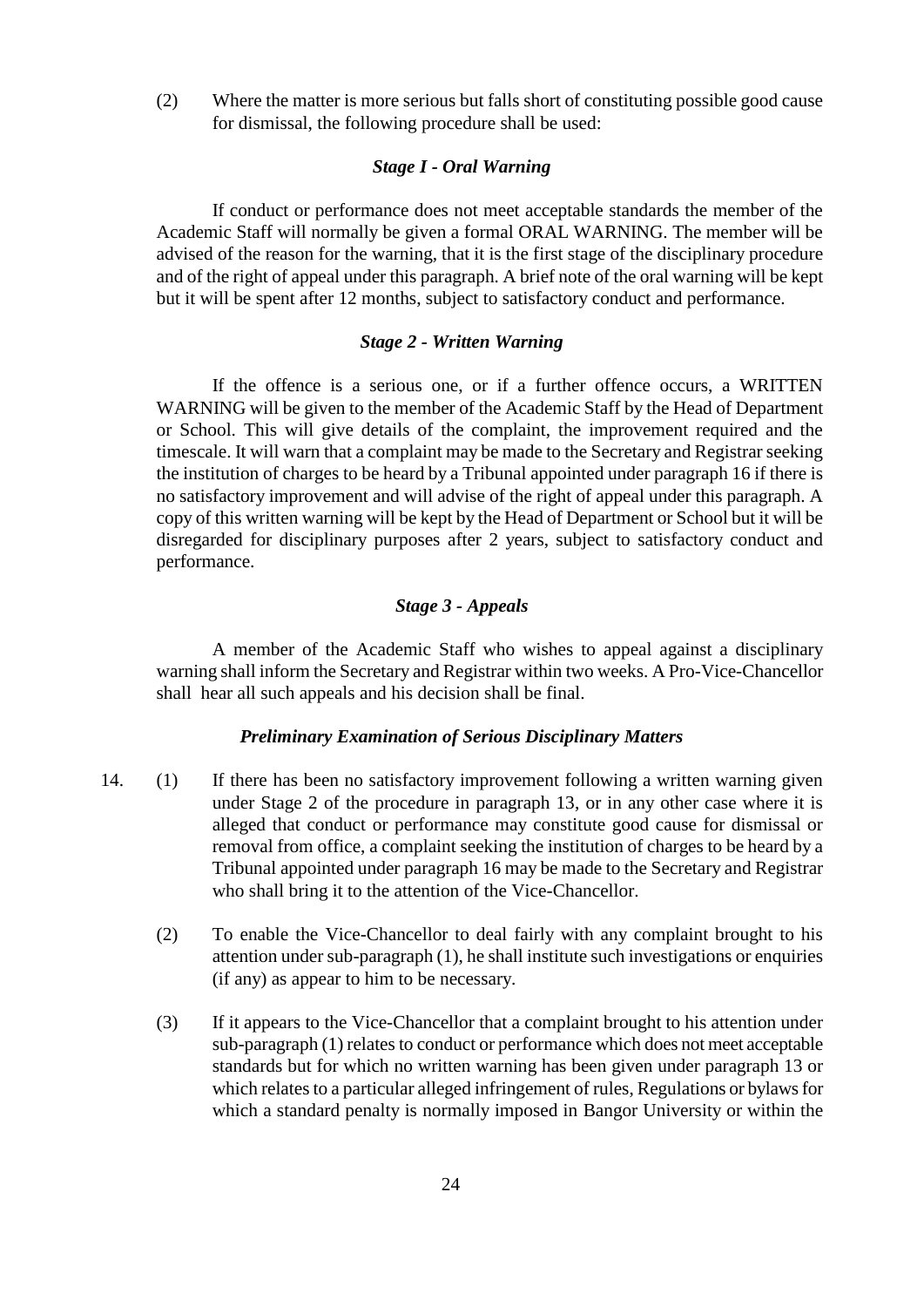Faculty, Department, School or other relevant area, or is trivial or invalid, he may dismiss it summarily or decide not to proceed further under this Part.

- (4) If the Vice-Chancellor does not dispose of a complaint under subparagraph (3), he shall treat the complaint as disclosing a sufficient reason for proceeding further under this Part and, if he sees fit, he may suspend the member on full pay pending a final decision.
- (5) Where the Vice-Chancellor proceeds further under this Part, he shall write to the member of the Academic Staff concerned, inviting comment in writing.
- (6) As soon as may be following receipt of the comments (if any), the Vice-Chancellor shall consider the matter in the light of all the material then available and may:
	- (a) dismiss it himself; or
	- (b) refer it for consideration under paragraph 13; or
	- (c) deal with it informally himself if it appears to the Vice-Chancellor appropriate to do so and if the member of the Academic Staff agrees in writing that the matter should be dealt with in that way; or
	- (d) direct the Secretary and Registrar to prefer a charge or charges to be considered by a Tribunal to be appointed under paragraph 16.
- (7) If no comment is received within 28 days, the Vice-Chancellor may proceed as aforesaid as if the member concerned had denied the substance and validity of the alleged case in its entirety.

#### *Institution of Charges*

- 15. (1) In any case where the Vice-Chancellor has directed that a charge or charges be preferred under paragraph 14(6)(d), he shall request the Council to appoint a Tribunal under paragraph 16 to hear the charge or charges and to determine whether the conduct or performance of the member of the Academic Staff concerned constitutes good cause for dismissal or otherwise constitutes a serious complaint relating to the member's appointment or employment.
	- (2) Where the Council has been requested to appoint a Tribunal under paragraph 16, the Secretary and Registrar or, if he is unable to act, another officer appointed by the Vice-Chancellor shall take charge of the proceedings.
	- (3) The officer in charge of the proceedings shall formulate, or arrange for the formulation of, the charge or charges and shall present, or arrange for the presentation of, the charge or charges before the Tribunal.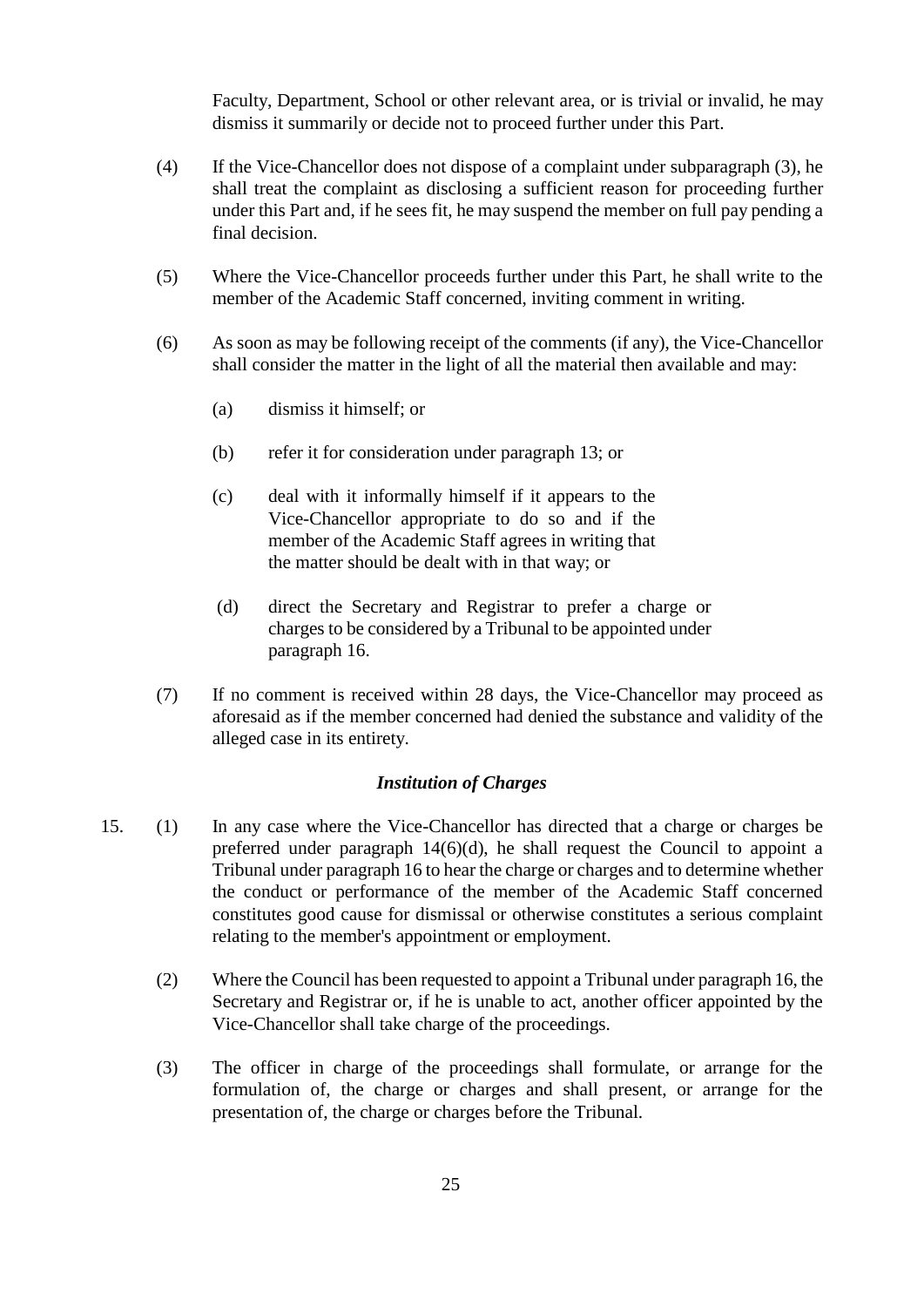- (4) It shall be the duty of the officer in charge of the proceedings:
	- (a) to forward the charge or charges to the Tribunal and to the member of the Academic Staff concerned together with the other documents therein specified, and
	- (b) to make any necessary administrative arrangements for the summoning of witnesses, the production of documents and generally for the proper presentation of the case before the Tribunal.

# *The Tribunal*

- 16. A Tribunal appointed by the Council shall comprise:
	- (a) a Chairman; and
	- (b) a member of the Council, not being a person employed by Bangor University; and
	- (c) one member of the Academic Staff nominated by the Senate:

Provided that in any case where the member of the Academic Staff concerned holds status or title in the University of Wales, the Tribunal shall include, in addition to the members referred to under sub-paragraphs (b) and (c), two members nominated by the University of Wales not being persons employed by the University of Wales, Bangor.

# *Provisions concerning Tribunal Procedure*

- 17. (1) The procedure to be followed in respect of the preparation, hearing and determination of charges by a Tribunal shall be that set out in Ordinances made under this paragraph.
	- (2) Without prejudice to the generality of the foregoing, such Ordinances shall ensure:
		- (a) that the member of the Academic Staff concerned is entitled to be represented by another person, whether such person be legally qualified or not, in connection with and at any hearing of charges by a Tribunal;
		- (b) that a charge shall not be determined without an oral hearing at which the member of the Academic Staff concerned and any person appointed by him to represent him are entitled to be present.
		- (c) that the member of the Academic Staff and any person representing the staff member may call witnesses and may question witnesses upon the evidence on which the case against him is based; and
		- (d) that full and sufficient provision is made: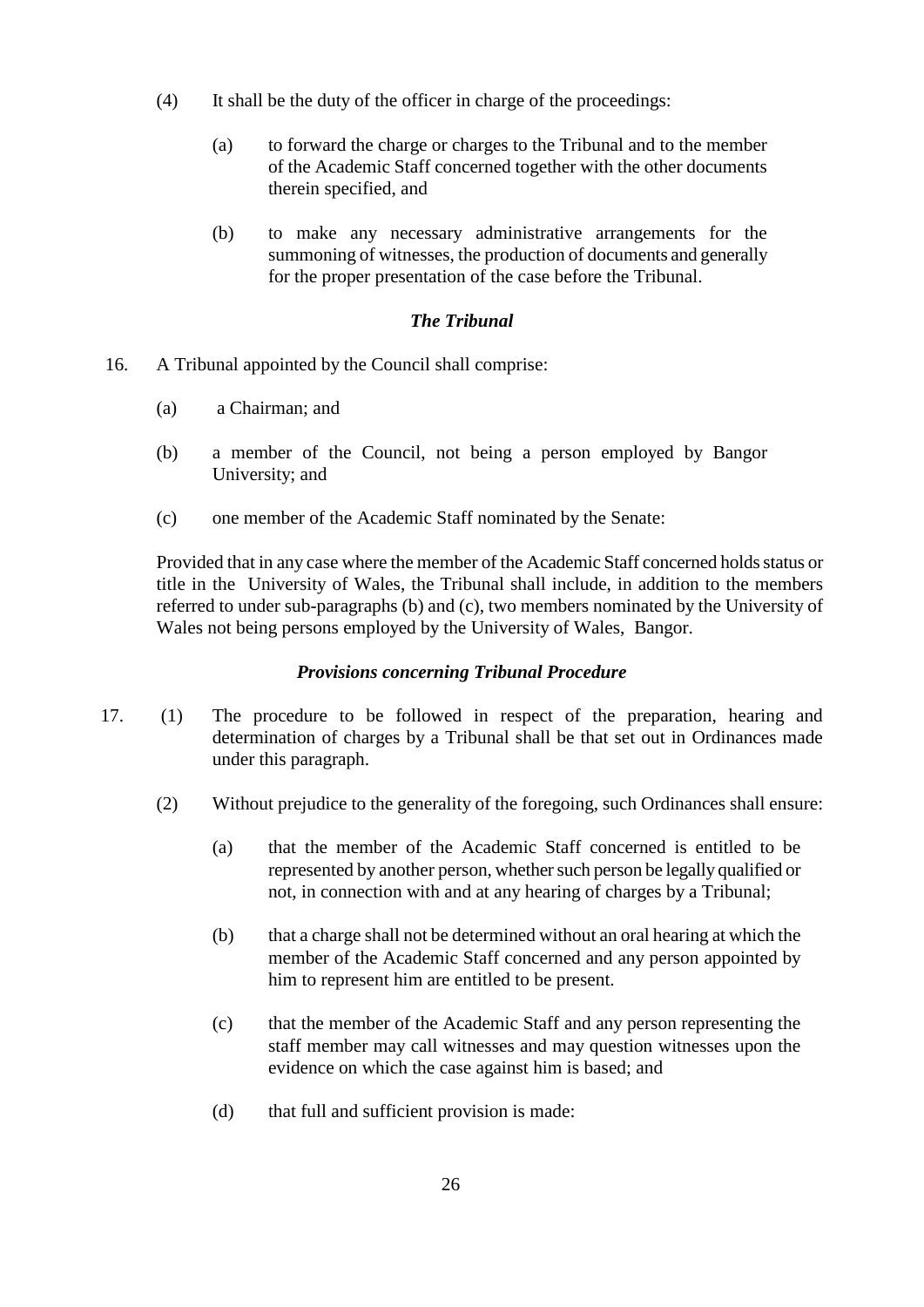- (i) for postponements, adjournments, dismissal of the charge or charges for want of prosecution, remission of the charge or charges to the Vice-Chancellor for further consideration and for the correction of accidental errors; and
- (ii) for appropriate time limits for each stage (including the hearing) to the intent that any charge thereunder shall be heard and determined by a Tribunal as expeditiously as reasonably practicable.

## *Notification of Tribunal Decisions*

- 18. (1) A Tribunal shall send its decision on any charge referred to it (together with its findings of fact and the reasons for its decision regarding that charge and its recommendations, if any, as to the appropriate penalty) to the Vice-Chancellor and to each party to the proceedings.
	- (2) A Tribunal shall draw attention to the period of time within which any appeal should be made by ensuring that a copy of Part V (Appeals) accompanies each copy of its decision sent to a party to the proceedings under this paragraph.

#### *Powers of the Appropriate Officer where charges are upheld by Tribunal*

- 19. (1) Where the charge or charges are upheld and the tribunal finds good cause and recommends dismissal or removal from office, but in no other case, the appropriate officer, as defined in paragraph 20, shall decide whether or not to dismiss the member of the Academic Staff concerned.
	- (2) In any case where the charge or charges are upheld, other than where the appropriate officer has decided under sub-paragraph (1) to dismiss the member of the Academic Staff concerned, the action available to the appropriate officer (not comprising a greater penalty than that recommended by the Tribunal) may be:
		- (a) to discuss the issues raised with the member concerned; or
		- (b) to advise the member concerned about his future conduct;
		- (c) to warn the member concerned; or
		- (d) to suspend the member concerned for such period as the appropriate officer shall think fair and reasonable, not to exceed 3 months after the Tribunal's decision; or
		- (e) any combination of any of the above or such further or other action under the member's contract of employment or terms of appointment as appears fair and reasonable in all the circumstances of the case.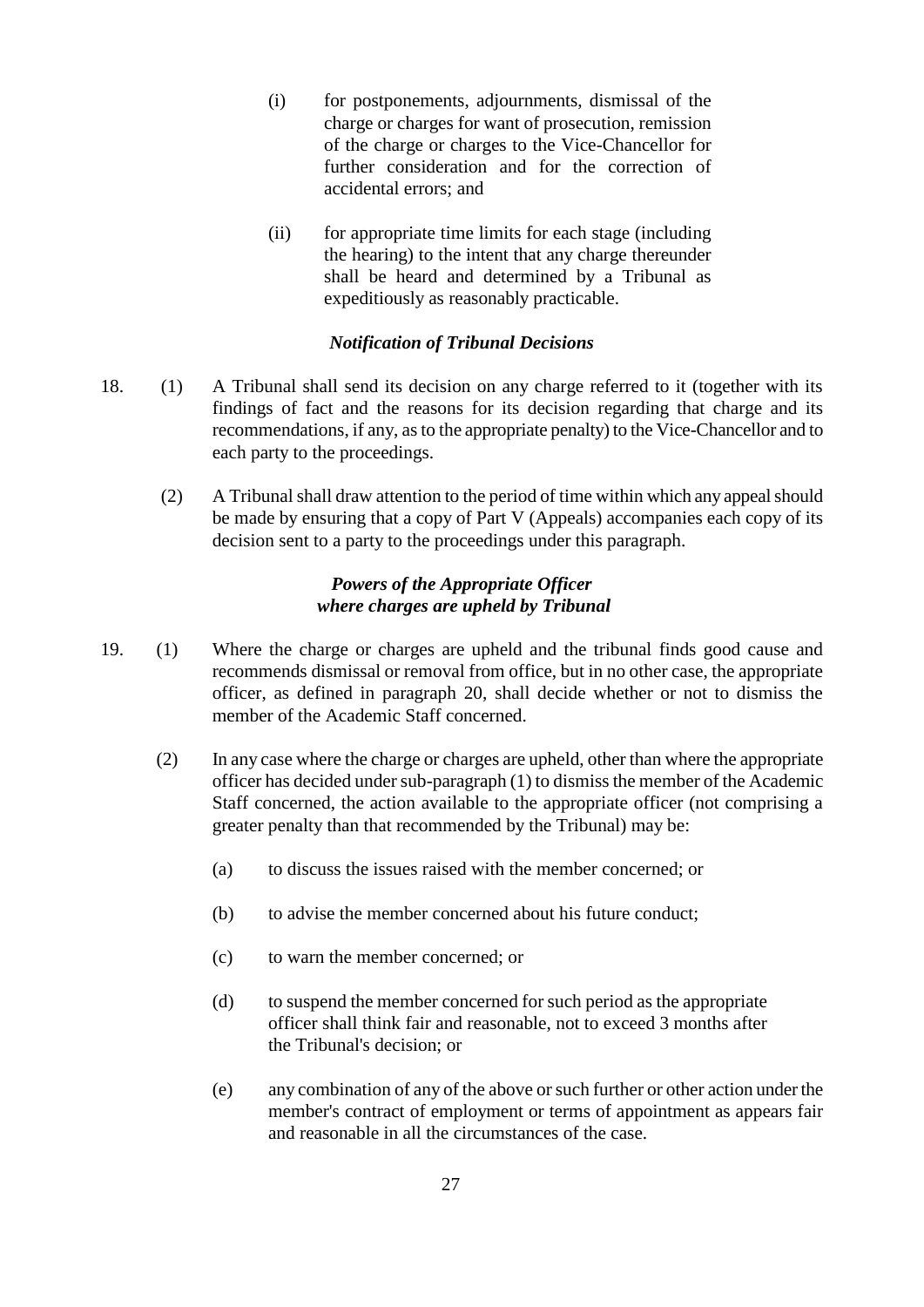# *Appropriate Officers*

- 20. (1) The Vice-Chancellor shall be the appropriate officer to exercise the powers conferred by paragraph 19 and any reference to the appropriate officer includes a reference to a delegate of that officer.
	- (2) Any action taken by the appropriate officer shall be confirmed in writing.

## **Part IV : Removal for Incapacity on Medical Grounds**

- 21. (1) This Part makes separate provision for the assessment of incapacity on medical grounds as a good cause for dismissal or removal from office.
	- (2) In this Part references to medical grounds are references to capability assessed by reference to health or any other physical or mental quality.
	- (3) In this Part references to the appropriate officer are references to the Vice-Chancellor or an officer acting as his delegate to perform the relevant act.
	- (4) References to the member of the Academic Staff include, in cases where the nature of the alleged disability so requires, a responsible relative or friend in addition to (or instead of) that member.
- 22. (1) Where it appears that the removal of a member of the Academic Staff on medical grounds would be justified, the appropriate officer:
	- (a) shall inform the member accordingly; and
	- (b) shall notify the member in writing that it is proposed to make an application to the member's doctor for a medical report and shall seek the member's consent in writing in accordance with the requirements of the Access to Medical Reports Act, 1988.
	- (2) If the member shares that view, Bangor University shall meet the reasonable costs of any medical opinion required.
	- (3) If the member does not share that view, the appropriate officer shall refer the case in confidence, with any supporting medical and other evidence (including any medical evidence submitted by the member), to a Board comprising one person nominated by the Council; one person nominated by the member concerned or, in default of the latter nomination, by the Senate; and a medically qualified Chairman jointly agreed by the Council and the member or, in default of agreement, to be nominated by the President of the Royal College of Physicians.
	- (4) The Board may require the member concerned to undergo medical examination at the expense of Bangor University.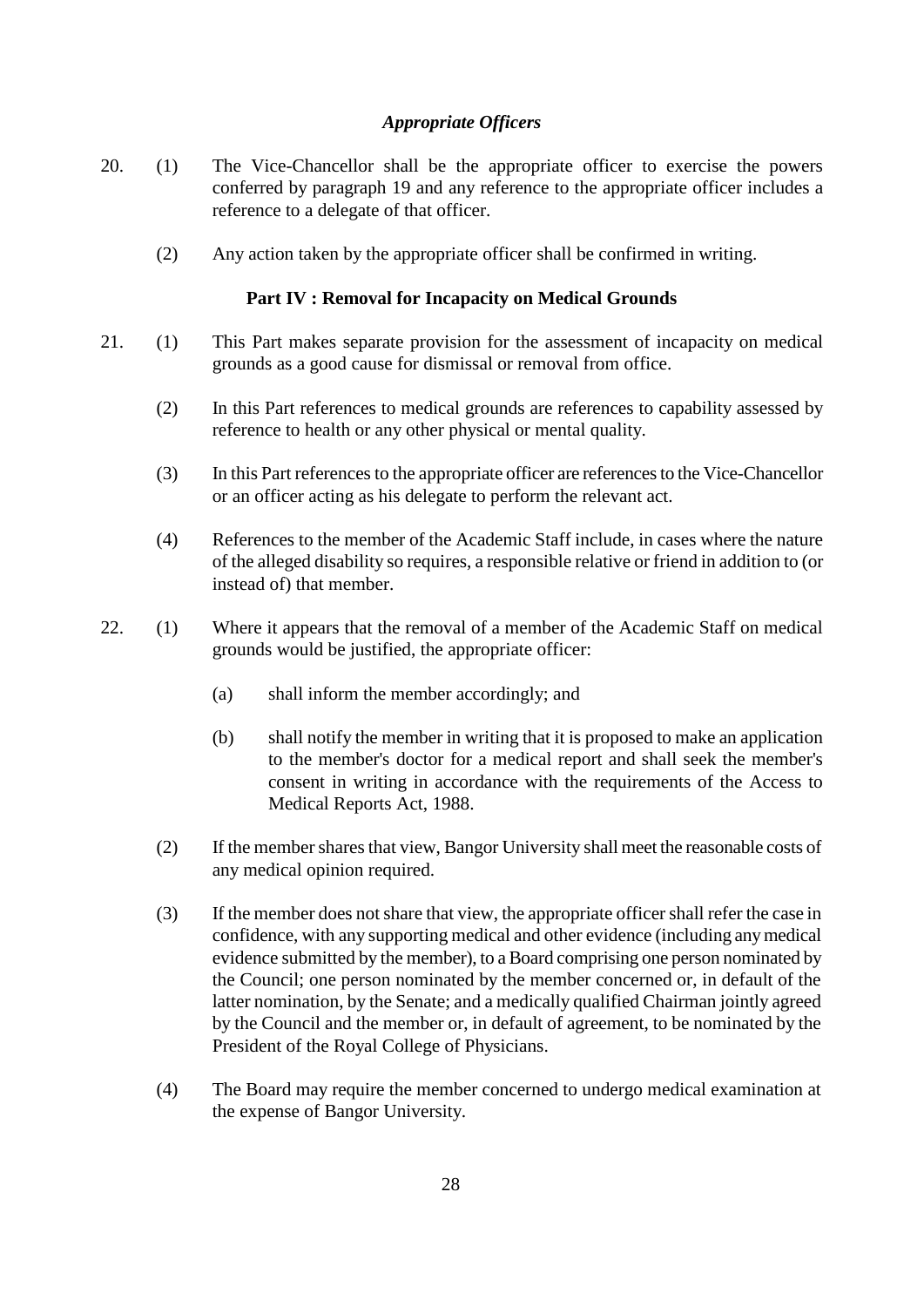# *Termination of Employment*

23. If the Board determines that the member shall be required to retire on medical grounds, the appropriate officer shall direct the Secretary and Registrar or his delegate to terminate the employment of the member concerned on those medical grounds.

# **Part V : Appeals**

# *Purpose of Part V*

24. This Part establishes procedures for hearing and determining appeals by members of the Academic Staff who are dismissed or under notice of dismissal or who are otherwise disciplined.

# *Application and Interpretation of Part V*

- 25. (1) This Part applies:
	- (a) to appeals against the decisions of the Council as the appropriate body (or of a delegate of that body) to dismiss in the exercise of its powers under Part II;
	- (b) to appeals arising in any proceedings, or out of any decision reached, under Part III other than appeals under paragraph 13 (Appeals against disciplinary warnings);
	- (c) to appeals against dismissal otherwise than in pursuance of Part II or Part III:
	- (d) to appeals against discipline otherwise than in pursuance of Part III; and
	- (e) to appeals against decisions reached under Part IV

and "appeal" and "appellant" shall be construed accordingly.

- (2) No appeal shall however lie against:
	- (a) a decision of the appropriate body under paragraph  $10(2)$ ;
	- (b) the findings of fact of a Tribunal under paragraph 18(1) save where, with the consent of the person or persons hearing the appeal, fresh evidence is called on behalf of the appellant at that hearing;
	- (c) any finding by a Board set up under paragraph 22(3).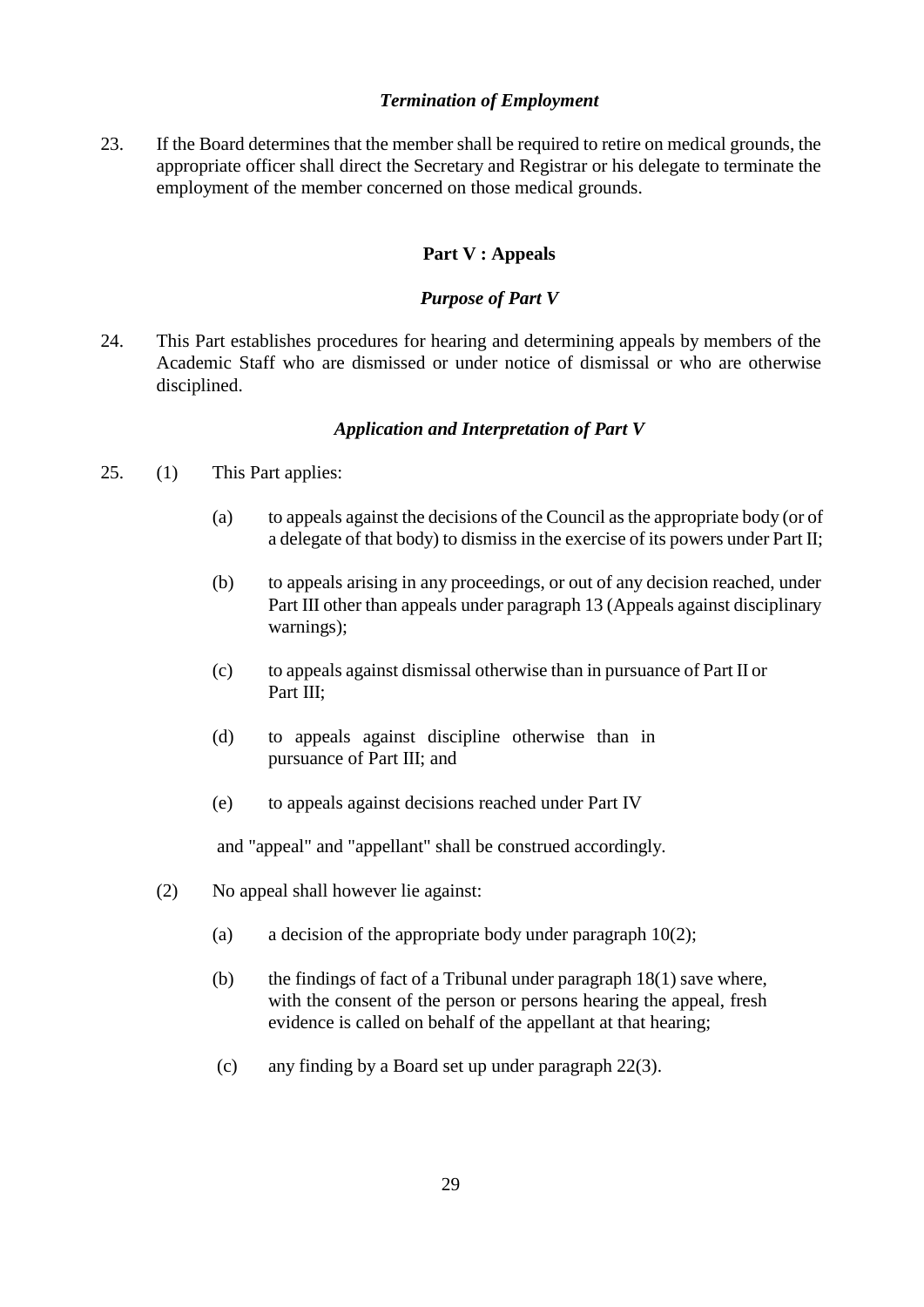- (3) In this Part references to "the person appointed" are references to the person appointed by the Council under paragraph 28 to hear and determine the relevant appeal.
- (4) The parties to an appeal shall be the appellant and the Secretary and Registrar and any other person added as a party at the direction of the person appointed.

# *Institution of Appeals*

26. A member of the Academic Staff shall institute an appeal by serving on the Secretary and Registrar, within the time allowed under paragraph 27, notice in writing setting out the grounds of appeal.

# *Time for Appealing and Notices of Appeal*

- 27. (1) A notice of appeal shall be served within 28 days of the date on which the document recording the decision appealed from was sent to the appellant or such longer period, if any, as the person appointed may determine under sub-paragraph (3).
	- (2) The Secretary and Registrar shall bring any notice of appeal received (and the date when it was served) to the attention of the Council and shall inform the appellant that he has done so.
	- (3) Where the notice of appeal was served on the Secretary and Registrar outside the 28 days period, the person appointed under paragraph 28 shall not permit the appeal to proceed unless he considers that justice and fairness so require in the circumstances of the case.

## *Persons Appointed to Hear and Determine Appeals*

- 28. (1) Where an appeal is instituted under this Part, the Council shall appoint a person described in sub-paragraph (2) to hear and determine that appeal.
	- (2) The persons described in this sub-paragraph are persons not employed by Bangor University holding, or having held, judicial office or being barristers or solicitors of at least ten years' standing.
	- (3) The person appointed shall sit alone unless he considers that justice and fairness will best be served by sitting with two other persons.
	- (4) The other persons who may sit with the person appointed shall be:
		- (a) a member of the Council not being a person employed by Bangor University; and
		- (b) one member of the Academic Staff nominated by the Senate.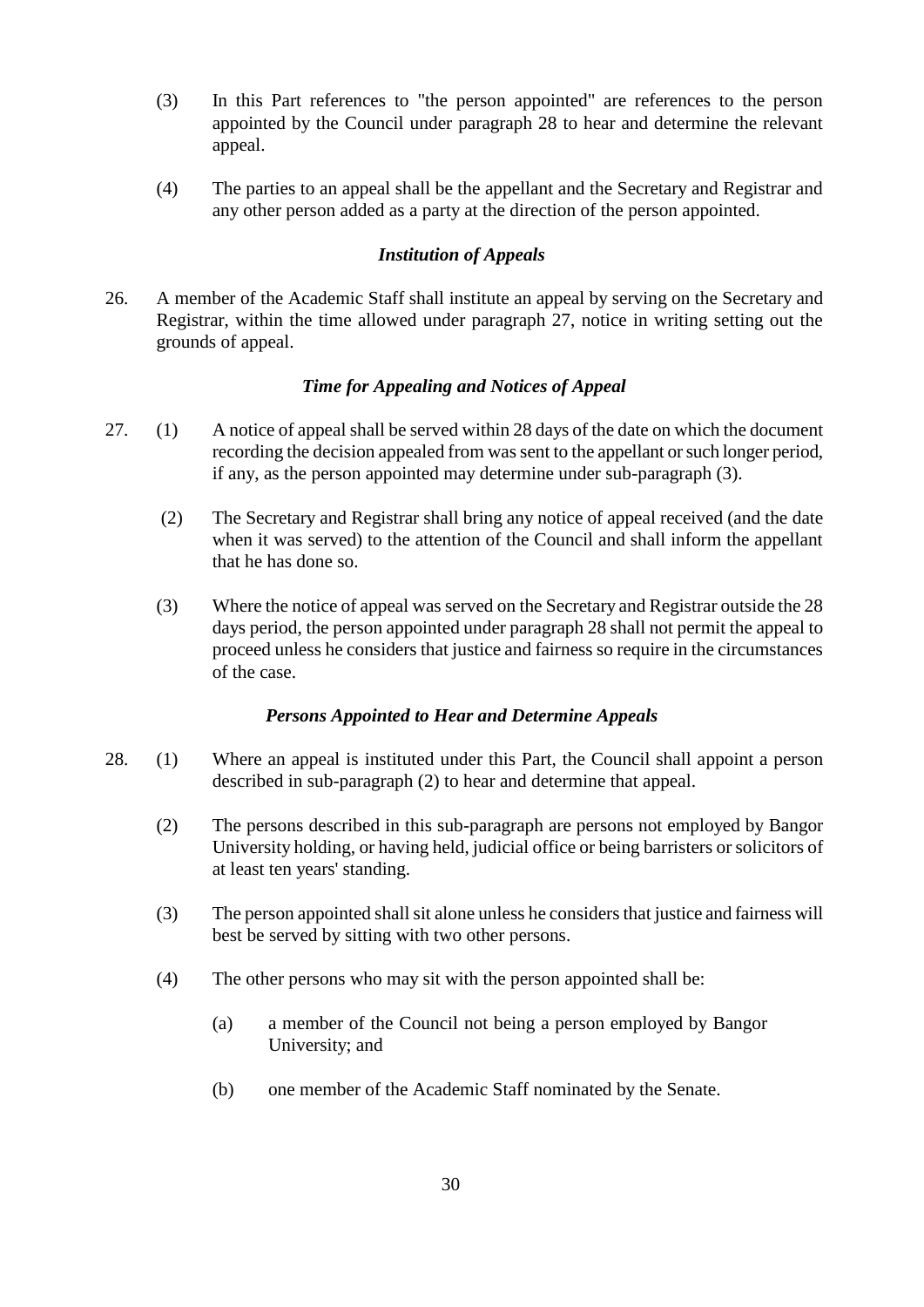#### *Provisions concerning Appeal Procedures and Powers*

- 29. (1) The procedure to be followed in respect of the preparation, consolidation, hearing and determination of appeals shall be that set out in Ordinances made under this paragraph.
	- (2) Without prejudice to the generality of the foregoing, such Ordinances shall ensure:
		- (a) that the appellant is entitled to be represented by another person, whether such person be legally qualified or not, in connection with and at any hearing of his appeal;
		- (b) that an appeal shall not be determined without an oral hearing at which the appellant, and any person appointed by him to represent him, are entitled to be present and, with the consent of the person or persons hearing the appeal, to call witnesses;
		- (c) that full and sufficient provision is made for postponements, adjournments, dismissal of the appeal for want of prosecution and for the correction of accidental errors; and
		- (d) that the person appointed may set appropriate time limits for each stage (including the hearing itself) to the extent that any appeal shall be heard and determined as expeditiously as reasonably practicable.
	- (3) The person or persons hearing the appeal may allow or dismiss an appeal in whole or in part and, without prejudice to the foregoing, may:
		- (a) remit an appeal from a decision under Part II to the Council as the appropriate body (or any issue arising in the course of such an appeal) for further consideration as the person or persons hearing the appeal may direct; or
		- (b) remit an appeal arising under Part III for re-hearing by a differently constituted Tribunal to be appointed under that Part; or
		- (c) remit an appeal from a decision of the appropriate officer under Part IV for further consideration as the person or persons hearing the appeal may direct; or
		- (d) substitute any lesser alternative penalty that would have been open to the appropriate officer following the finding by the Tribunal which heard and pronounced upon the original charge or charges.

#### *Notification of Decisions*

30. The person appointed shall send the reasoned decision, including any decision reached in exercise of his powers under paragraph  $29(3)(a)$ , (b) or (c), on any appeal together with any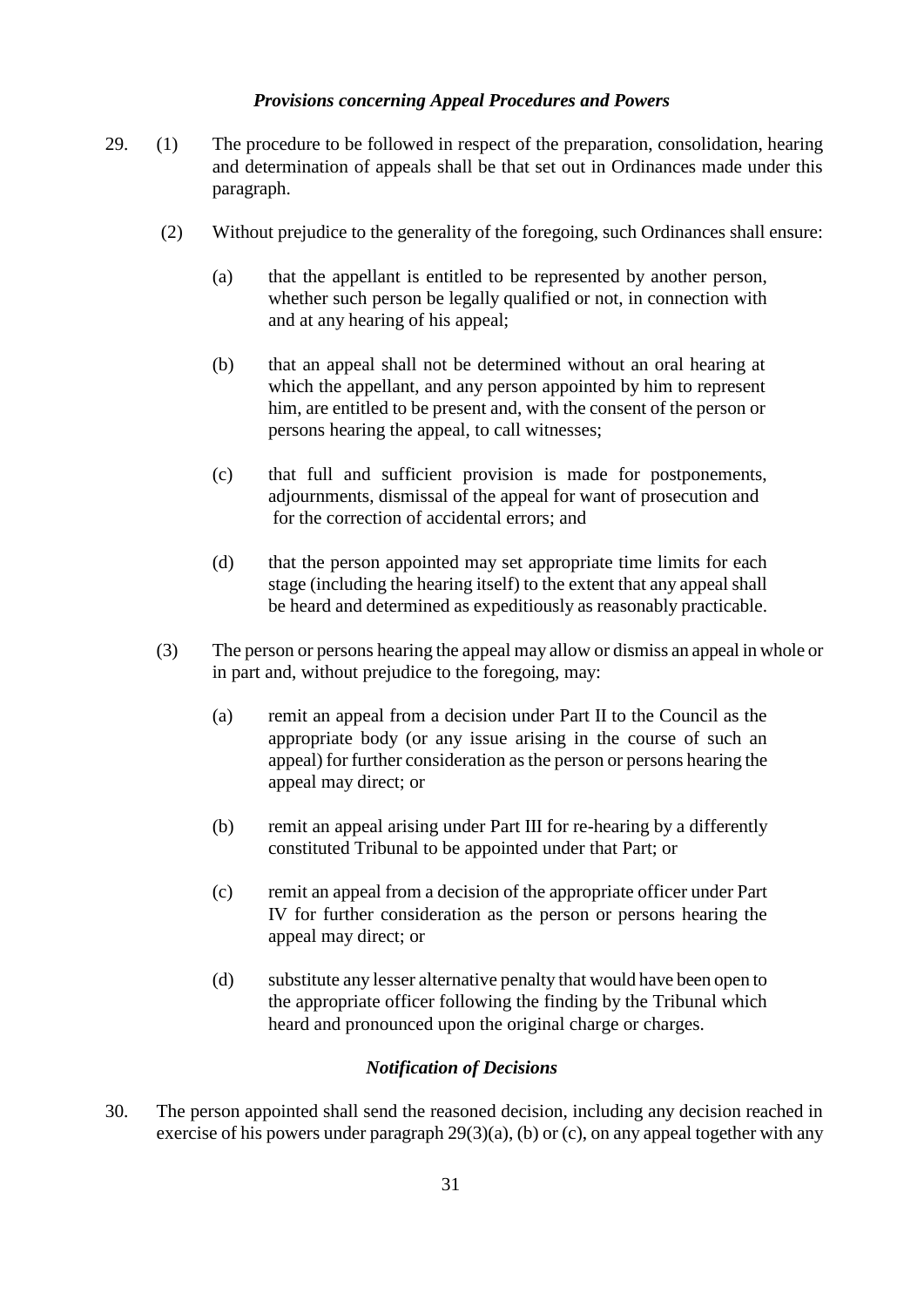findings of fact different from those come to by the Council as the appropriate body under Part II or by the Tribunal under Part III, as the case may be, to the Vice-Chancellor and to the parties to the appeal and to the Senior Vice-Chancellor of the University of Wales in the case of an appeal by a member of the Academic Staff who holds status or title in the University of Wales.

#### **Part VI : Grievance Procedures**

#### *Purpose of Part Vl*

31. The aim of this Part is to settle or redress individual grievances promptly, fairly and so far as may be, within the Faculty, Department, School or other relevant area by methods acceptable to all parties.

#### *Application*

- 32. The grievances to which this Part applies are ones by members of the Academic Staff concerning their appointments or employment where those grievances relate:
	- (a) to matters affecting themselves as individuals; or
	- (b) to matters affecting their personal dealings or relationships with other staff of Bangor University,

not being matters for which express provision is made elsewhere in this Statute.

#### *Exclusions and Informal Procedures*

- 33. (1) If other remedies within the Faculty, Department, School or other relevant area have been exhausted, the member of the Academic Staff may raise the matter with the Head of the Faculty, Department, School or other relevant area.
	- (2) If the member of the Academic Staff is dissatisfied with the result of an approach under sub-paragraph (1) or if the grievance directly concerns the Head of the Faculty, Department, School or other relevant area, the member may apply in writing to the Vice-Chancellor for redress of the grievance.
	- (3) If it appears to the Vice-Chancellor that the matter has been finally determined under Part III, IV or V, or that the grievance is trivial or invalid, he may dismiss it summarily, or take no action upon it. If it so appears to the Vice-Chancellor he shall inform the member and the Grievance Committee accordingly.
	- (4) If the Vice-Chancellor is satisfied that the subject matter of the grievance could properly be considered with (or form the whole or any part of):
		- (a) a complaint under Part III;
		- (b) a determination under Part IV; or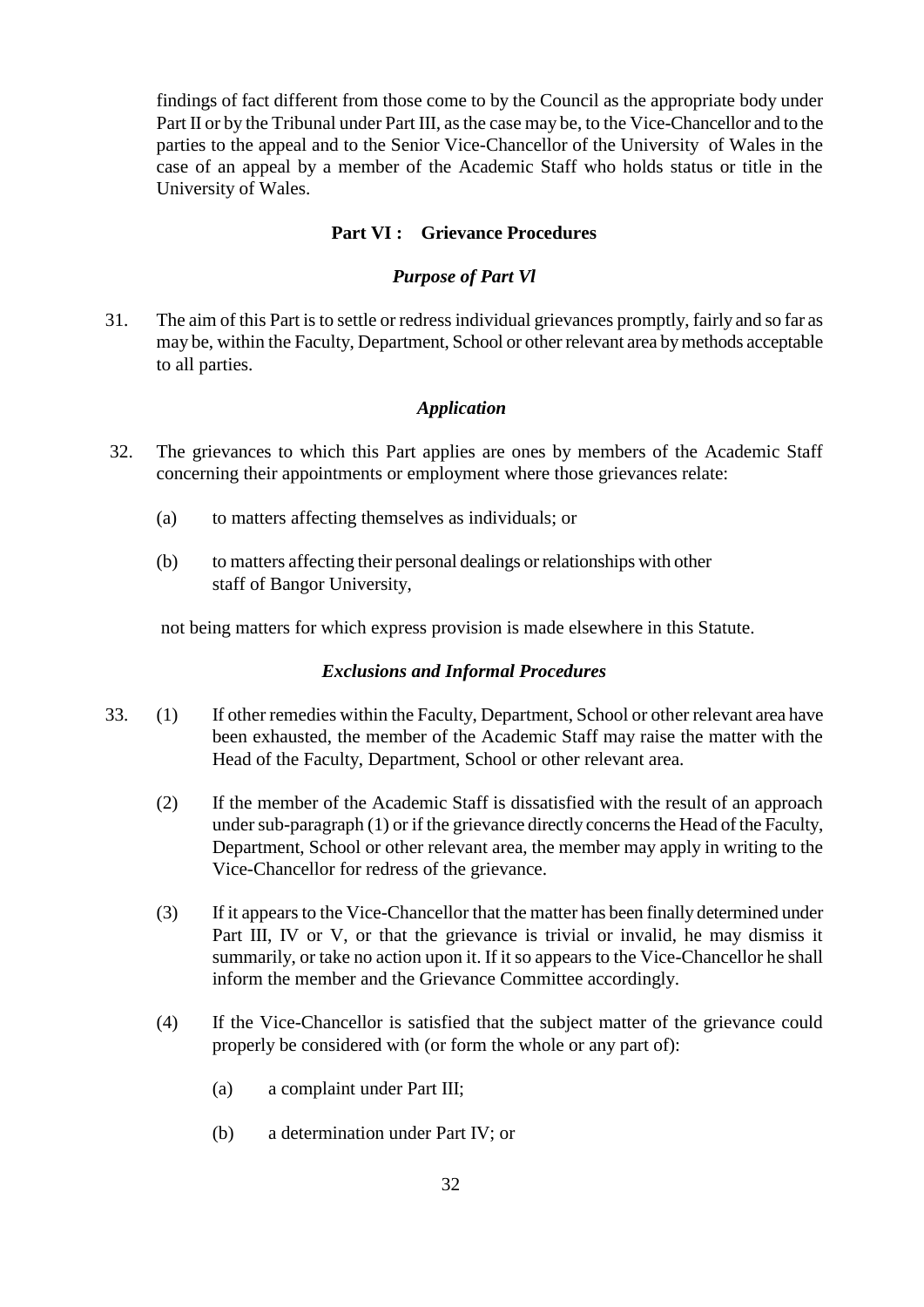(c) an appeal under Part V

he shall defer action upon it under this Part until the relevant complaint, determination or appeal has been heard or the time for instituting it has passed and he shall notify the member and the Grievance Committee accordingly.

(5) If the Vice-Chancellor does not reject the complaint under sub-paragraph (3) or if he does not defer action upon it under sub-paragraph (4), he shall decide whether it would be appropriate, having regard to the interests of justice and fairness, for him to seek to dispose of it informally. If he so decides he shall notify the member and proceed accordingly.

#### *Grievance Committee Procedure*

- 34. If the grievance has not been disposed of informally under paragraph 33(5), the Vice-Chancellor shall refer the matter to the Grievance Committee for consideration.
- 35. The Grievance Committee to be appointed by the Council shall comprise:
	- (a) a Chairman; and
	- (b) a member of the Council not being a person employed by Bangor University; and
	- (c) one member of the Academic Staff nominated by the Senate.

## *Procedure in connection with Determinations and Right to Representation*

36. The procedure in connection with the consideration and determination of grievances shall be determined in Ordinances in such a way as to ensure that the aggrieved person and any person against whom the grievance lies shall have the right to be heard at a hearing and to be accompanied by a friend or representative.

## *Notification of Decisions*

37. The Committee shall inform the Council whether the grievance is or is not well found and if it is well-found the Committee shall make such proposals for the redress of the grievance as it sees fit.

## **Annex to Statute XX**

# **Provisions as to the Vice-Chancellor**

1. The Council may request the Chancellor of Bangor University to remove the Vice-Chancellor from office for good cause in accordance with the procedure described in this Annex.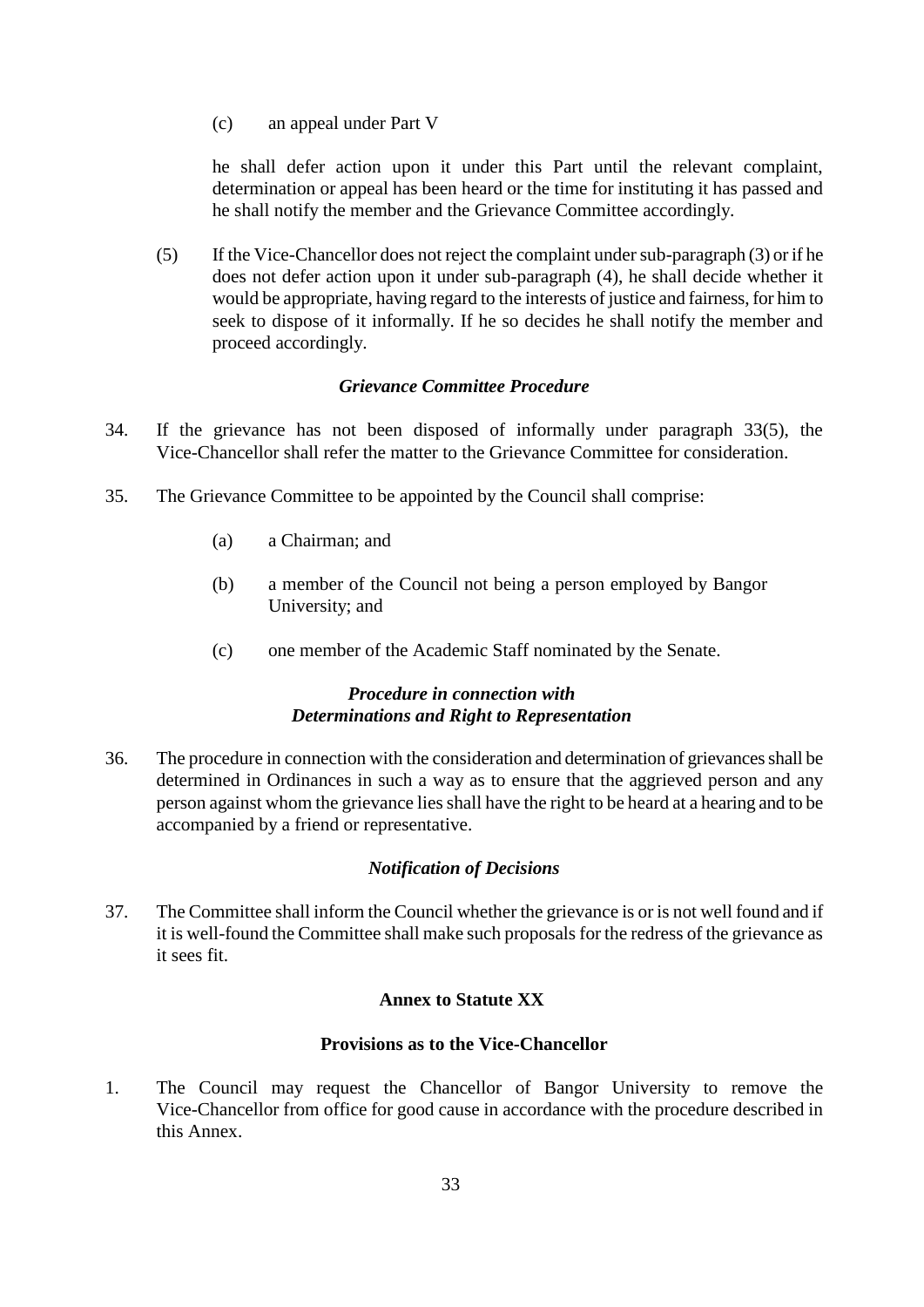- (1) A complaint seeking the removal from office of the Vice-Chancellor for good cause may be made by not less than three members of the Council to the Chancellor of Bangor University.
- (2) If it appears to the Chancellor of Bangor University on the material before him, that the complaint raises a prima facie case and that this could, if proved, constitute good cause for dismissal or removal from office, he shall request the Council to appoint a Tribunal to hear and determine the matter.
- (3) If it appears to the Chancellor of Bangor University that a complaint made to him under sub-paragraph (1) does not raise a prima facie case or is trivial or invalid, he may recommend to the Council that no further action be taken upon it.
- (4) When the Council has appointed a Tribunal under sub-paragraph (2), it shall instruct a solicitor or other suitable person to formulate a charge or charges and to present, or arrange for the presentation of, the charges before the Tribunal.
- (5) A Tribunal appointed by the Council shall comprise:
	- (a) an independent Chairman; and
	- (b) a member of the Council not being a person employed by Bangor University; and
	- (c) one member of the Academic Staff.
- (6) Subject to the principles of justice and fairness, the Tribunal may determine its own procedure.
- (7) The Tribunal shall send its reasoned decision on any charge referred to it together with its findings of fact regarding the charge and its recommendations if any, as to the appropriate penalty to the Chancellor of Bangor University and to the Vice-Chancellor, drawing attention to the period of time within which any appeal should be made.
- (8) Persons appointed to hear such an appeal shall be persons independent of Bangor University holding, or having held, judicial office or being barristers or solicitors of at least 10 years' standing and the person so appointed shall, subject to the principles of justice and fairness, determine the procedure to be adopted in hearing the appeal.
- (9) A person appointed shall send the reasoned decision on the appeal, together with any findings of fact different from those come to by the Tribunal and his recommendations, if any, as to the appropriate penalty to the Vice-Chancellor and to the Chancellor of Bangor University.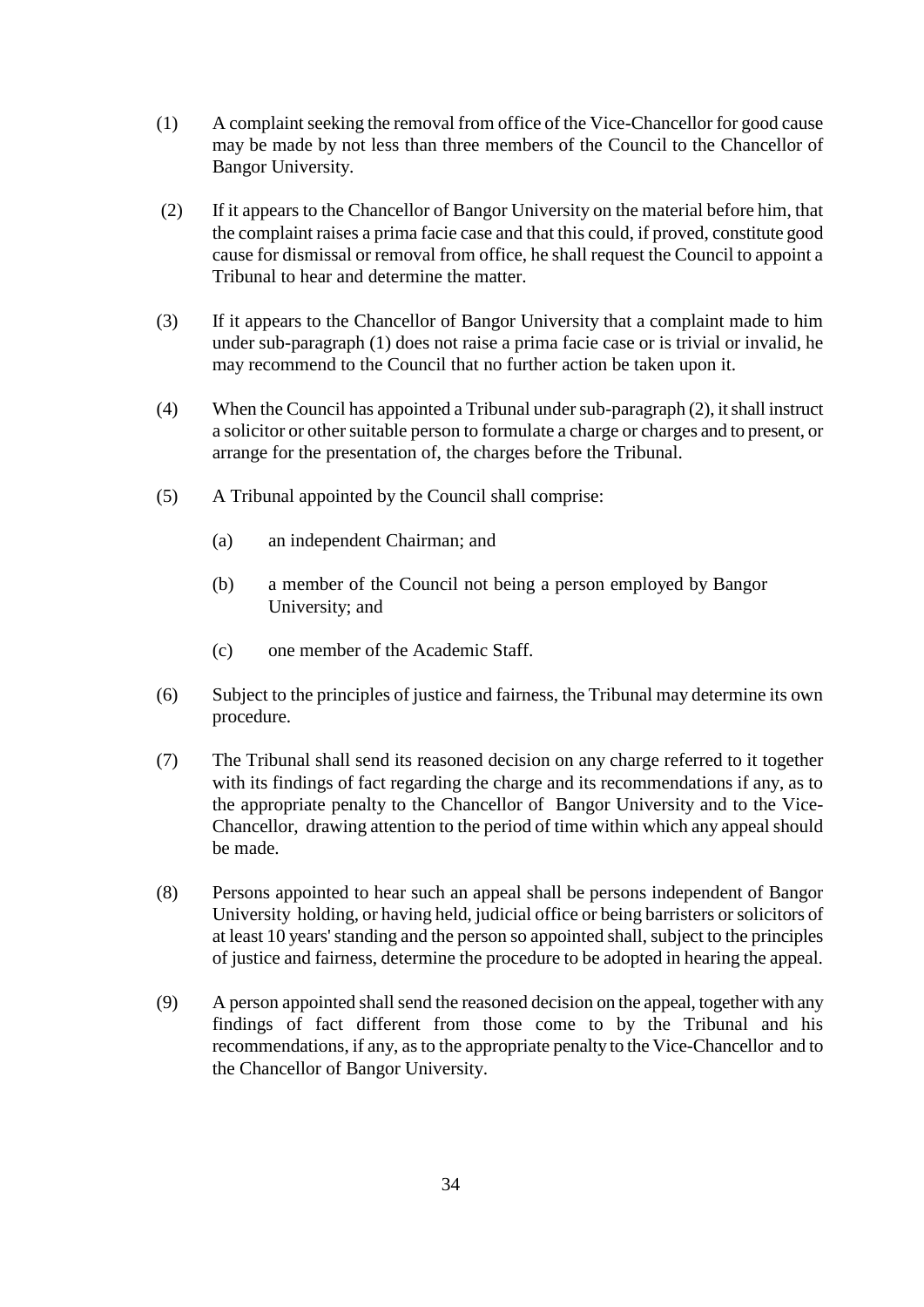- (10) Where a charge or charges have been upheld by the Tribunal and not dismissed on appeal, the Chancellor of Bangor University shall decide whether or not to dismiss the Vice-Chancellor.
- 2. Where a complaint is to be referred to a Tribunal under this Statute, the Chancellor of Bangor University may suspend the Vice-Chancellor from his duties and may exclude him from the precincts of Bangor University or any part thereof without loss of salary.
- 3. "Good cause" in this Annex has the same meaning as in paragraph 5 of this Statute.
- 4. For the purpose of the removal of the Vice-Chancellor for incapacity on medical grounds, Part IV shall have effect subject to the following modifications:
	- (a) for references to a member of the Academic Staff there shall be substituted references to the Vice-Chancellor;
	- (b) for any reference to the office of Vice-Chancellor there shall be substituted a reference to the office of Chancellor of Bangor University;
	- (c) for paragraph 23 there shall be substituted:
		- "23. If the Board determines that the Vice-Chancellor should be required to retire on medical grounds, it shall ask the Chancellor of Bangor University, as the appropriate officer, to decide whether or not to terminate the appointment of the Vice- Chancellor on those medical grounds."

### **XXI. Retirement**

Subject to the terms of their appointment the members of the Academic Staff and the holders of any other posts specified for this purpose shall retire at such time and upon such conditions as may be prescribed by Ordinance.

#### **XXII. Discipline of Students**

The provisions governing the expulsion, suspension and exclusion of students, the imposition of other disciplinary penalties and the constitution of the Appeal Board referred to in this Statute shall be prescribed by Ordinances. Except where expulsion, suspension or exclusion is based upon the failure of the student to satisfy Bangor University of his academic progress, such Ordinances shall include provision for the right of any student to be informed of the allegations against him and to be heard in person by the Senate or by a Committee thereof before any decision to expel, suspend or exclude or to impose other disciplinary penalties on such a student is taken by the Senate or a duly authorised Committee thereof, and for a right of appeal to an Appeal Board whose decision shall be final. Such Ordinances shall also provide that a student electing to be heard as aforesaid whether at the original hearing or at the appeal may be accompanied by one other person of his own choice who may speak on his behalf and that a student or his representative may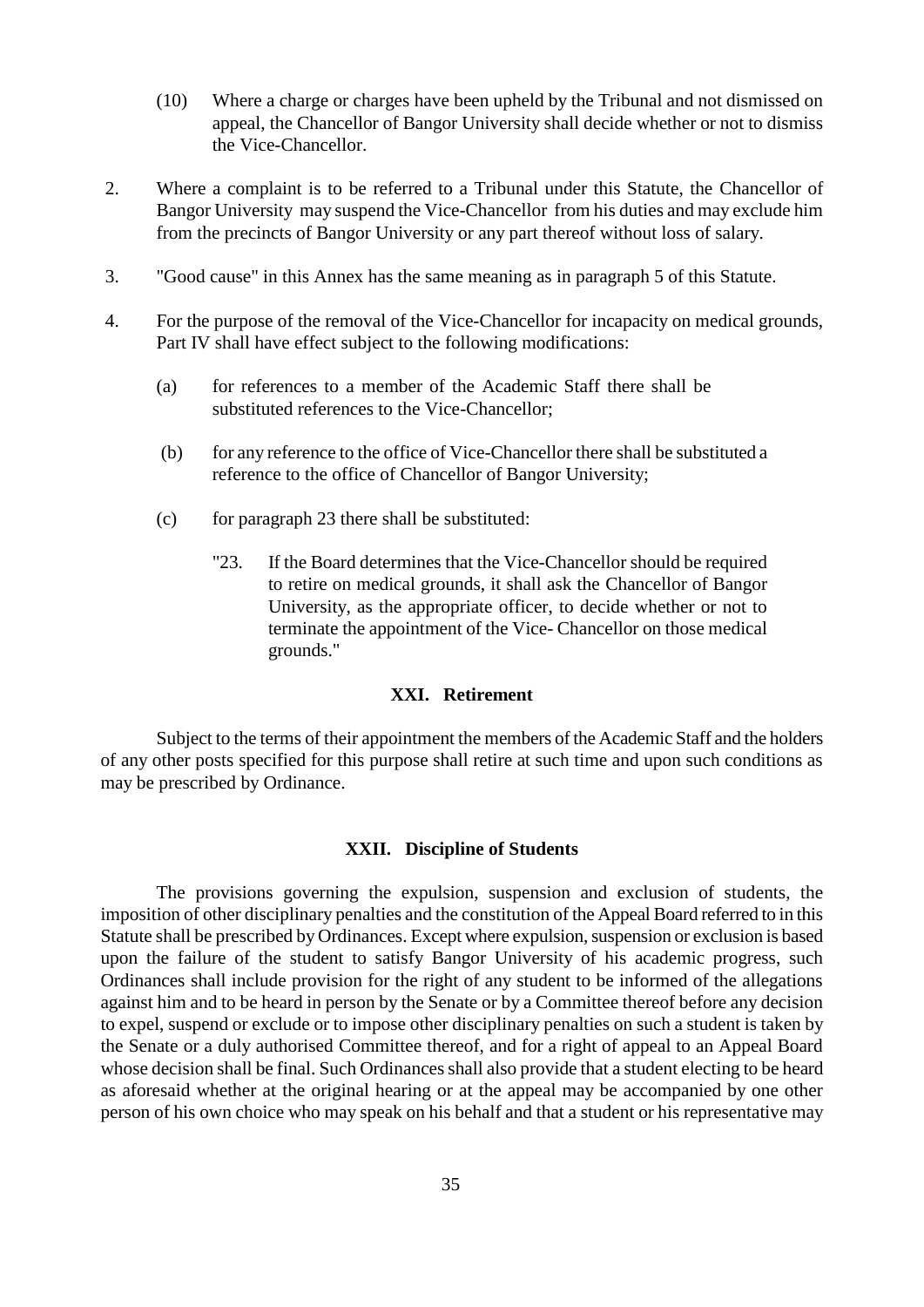call witnesses and question witnesses upon whose evidence the case against him is based and that a student shall be informed of the allegations which have been found proved against him.

#### **XXIII. Ordinances**

Subject to the Charter and these Statutes, Ordinances may be made with regard to all such matters as are directed or authorised by the Charter and these Statutes and all other matters which are not otherwise regulated by the Charter and these Statutes.

#### **XXIV. Procedure**

- 1. The following provisions shall, except where other provision is expressly made in the Charter or in these Statutes or in Ordinances or Regulations, apply to the Court, the Council, and the Senate (which bodies are in this Statute called "the Statutory Bodies") and each of them:
	- (i) Any member or the Chairman (other than an ex-officio member or Chairman) may resign his membership or office by notice in writing to the Statutory Body or its Secretary (if any).
	- (ii) Any member who is required to possess any qualification shall vacate his membership if he ceases to possess that qualification.
	- (iii) Any member and any Chairman shall be eligible for reappointment or re-election.
	- (iv) Any casual vacancy occurring in any of the Statutory Bodies by resignation, incapacity or death among any of its nominated, appointed or elected members shall be filled by the person who, or body which, nominated, appointed or elected the member whose place has become vacant. A member of any of the Statutory Bodies who is nominated, appointed or elected to fill a casual vacancy shall hold office only for the unexpired part of the term of office of the member in whose place he is nominated, appointed or elected.
	- (v) Subject to the provisions of the Charter every matter shall be determined by the majority of the members present and voting on the question. In case of equality of votes, the Chairman or other presiding officer shall have a casting vote whether or not he has voted before on the motion.
	- (vi) Any Statutory Body may determine the time and place of meeting and the procedure to be followed thereat.
	- (vii) The Statutory Bodies may appoint and dissolve such and so many committees consisting either wholly or partly of members of the said bodies as they may think fit, and the provisions of this Statute shall apply to any committee of any of the Statutory Bodies. A Statutory Body may delegate, for such period and on such conditions as it may determine, either to any of its committees, or to any other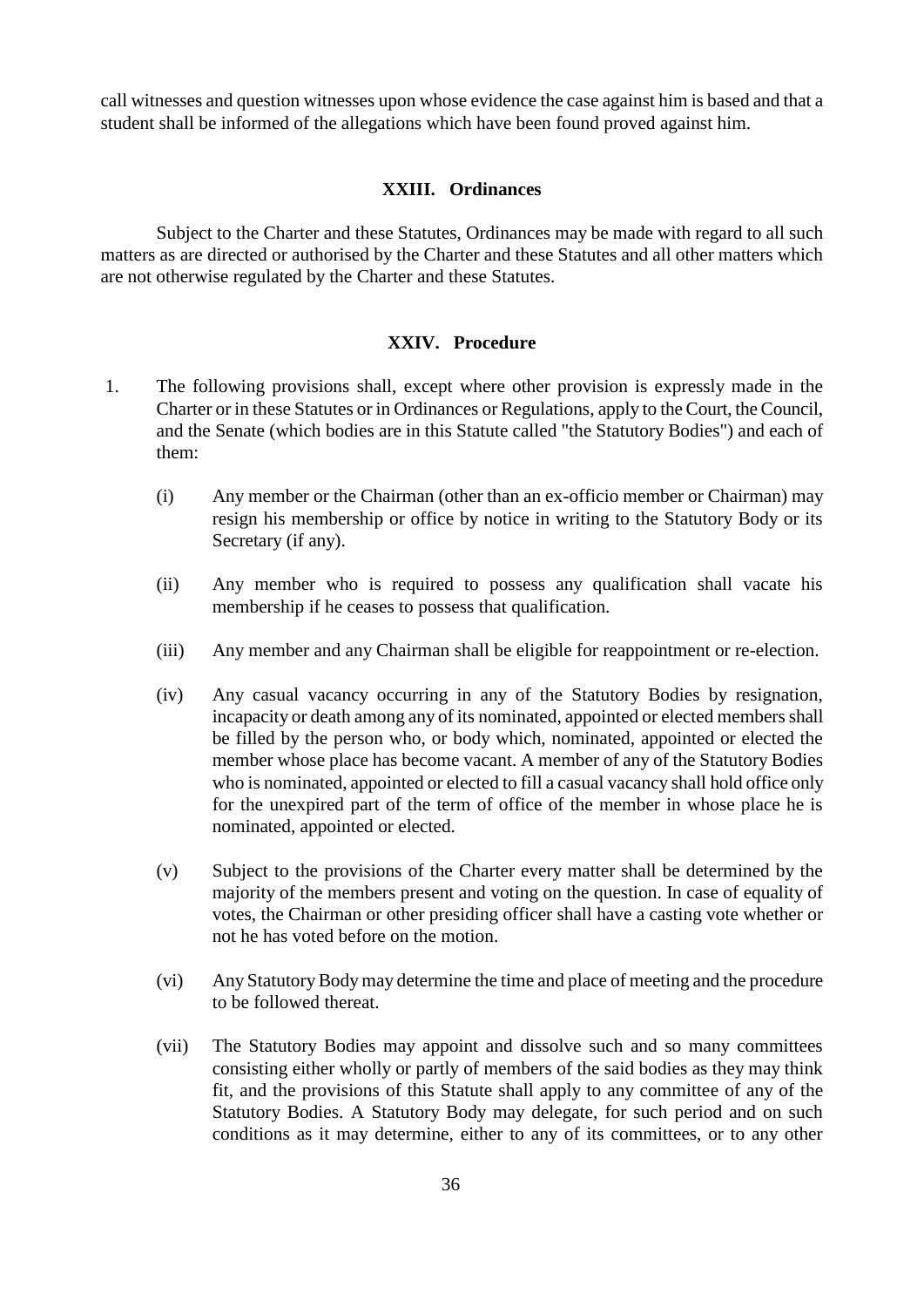Statutory Body any of the powers and functions which the Statutory Body as aforesaid itself could exercise. Provided that nothing in this Statute shall enable the Council to delegate its power to reach a decision under paragraph 10(2) of Statute XX.

- (viii) Any Statutory Body may make Standing Orders for the purpose of regulating its procedure.
- (ix) The proceedings of the Statutory Bodies shall not be invalidated by any deficiency in their numbers or by any defect in the appointment or qualifications of their members.
- (x) No meeting of any of the Statutory Bodies shall be invalid by reason only of any failure to give notice of such meeting to any person or body entitled under the Charter or these Statutes to receive the same.
- 2. Any person appointed to an office under these Statutes shall, except as otherwise provided in these Statutes, be eligible for reappointment.

#### **XXV. Service of Notices and Documents**

- 1. Any notice or document required by or for the purposes of the Charter or these Statutes to be given or sent to a person may be given or sent personally or sent by post to him at his last address registered by Bangor University.
- 2. Where a notice or other document is sent by post, service thereof shall be deemed to have been properly effected at the time at which the letter would in the ordinary course be delivered.

#### **XVI. Interpretation of the Statutes**

These Statutes shall be interpreted in such manner as not to conflict with the Charter.

#### **XXVII. Temporary Provisions**

- 1. All acts, matters and things done or transacted by or on behalf of Bangor University under any Charter, Statute or other enabling provision then in force shall continue in full force and effect as if done or transacted under the provisions of these Statutes.
- 2. All Regulations, Bye-laws, Standing Orders and Resolutions passed or made under any Charter, Statute or other enabling provision then in force shall continue in full force and effect unless the same shall be inconsistent with any provision of the Charter or these Statutes and unless or until revoked, amended or replaced hereunder and for so long as they remain in force and to the extent appropriate to their content they shall be deemed to have the force of Ordinances.